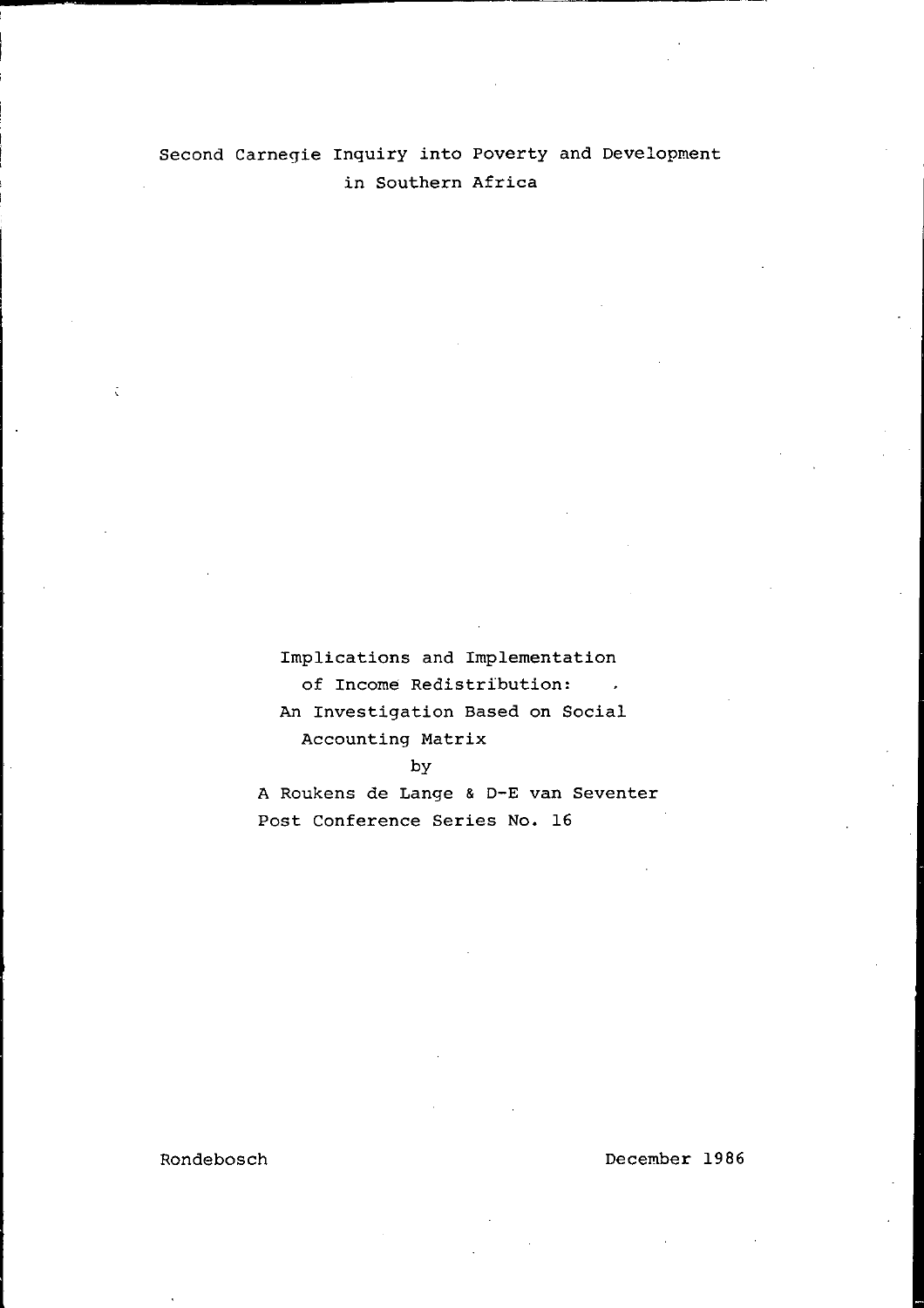ISBN 0 7992 1072 2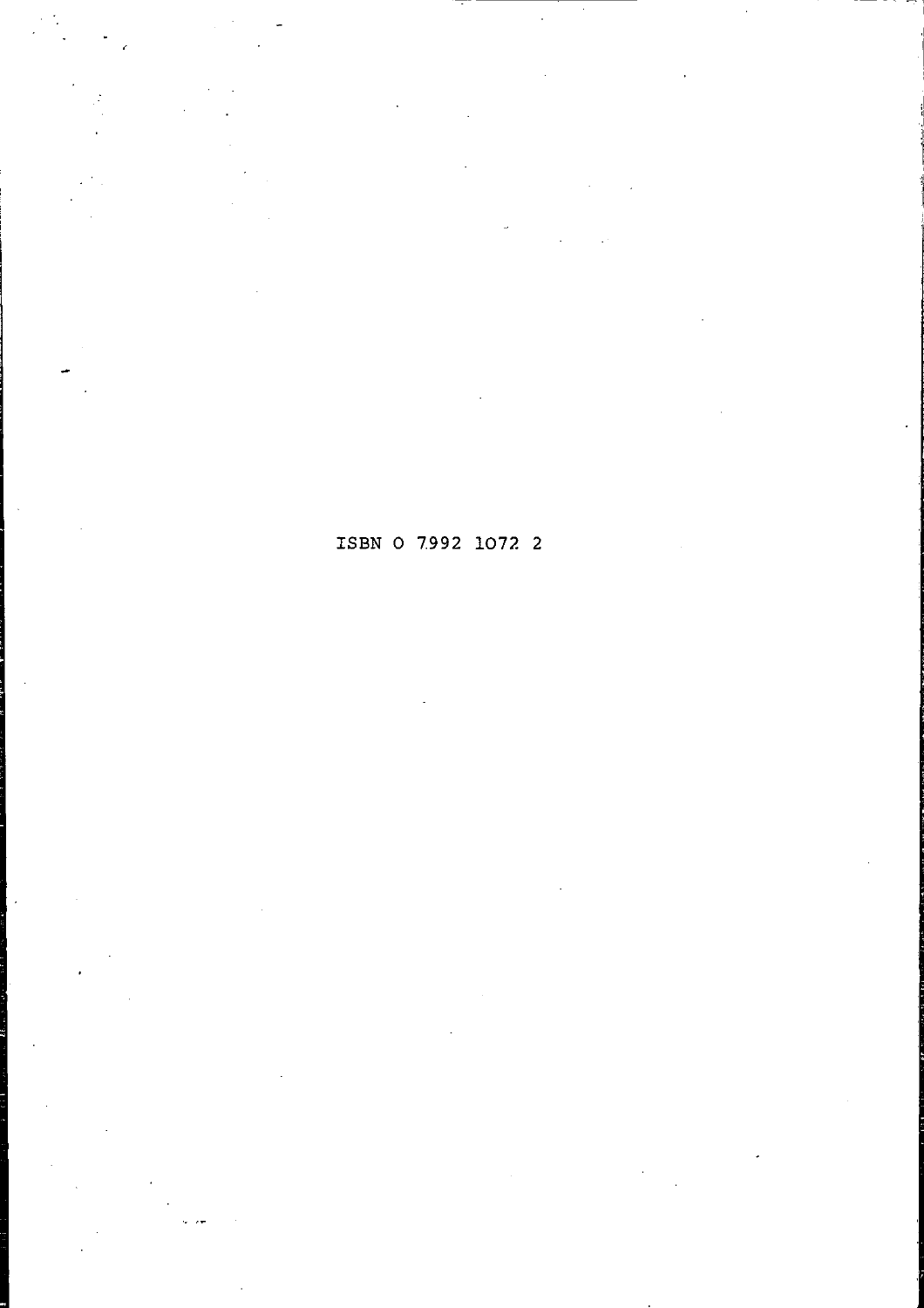## PREFACE

At the end of August 1986, a two-day workshop entitled Macroeconomic policy and Poverty in South Africa: The Crucial Issues was held at the University of Cape Town. The impetus for this Workshop arose out of a perceived void in South African economic thinking. Researchers on poverty deal with microlevel issues in great detail, but often lose sight of the broader context within which ground-level issues are placed. Macroeconomists, by contrast, tend to theorise about financial and monetary matters and overlook the implications of macro-economic policy for the poorer sections of the population.

Accordingly, in December 1985, Terence Moll began working on the topic and travelled round the country. He spoke to various academics from Economics Departments in the Transvaal, Natal, Orange Free State and the Cape, trying to draw on existing research and encouraging people to think about this area. .These were eventually drawn together in a Workshop designed to encourage economists to think at the macroeconomic level about poverty and welfare issues in South Africa.

The Workshop was hosted by the School of Economics and the Southern African Labour and Development Research Unit. Thirteen papers were presented and about 25 economists from a number of different South African universities attended. Arising out of the vigorous discussion and debate, it was suggested that some of the papers be published in revised form in the post-Carnegie Working Paper series. A review and critique of the Workshop papers by Terence Moll will be appearing in due course.

We are grateful not only for this support but also for the continued interest in research work of this nature.

### Francis Wilson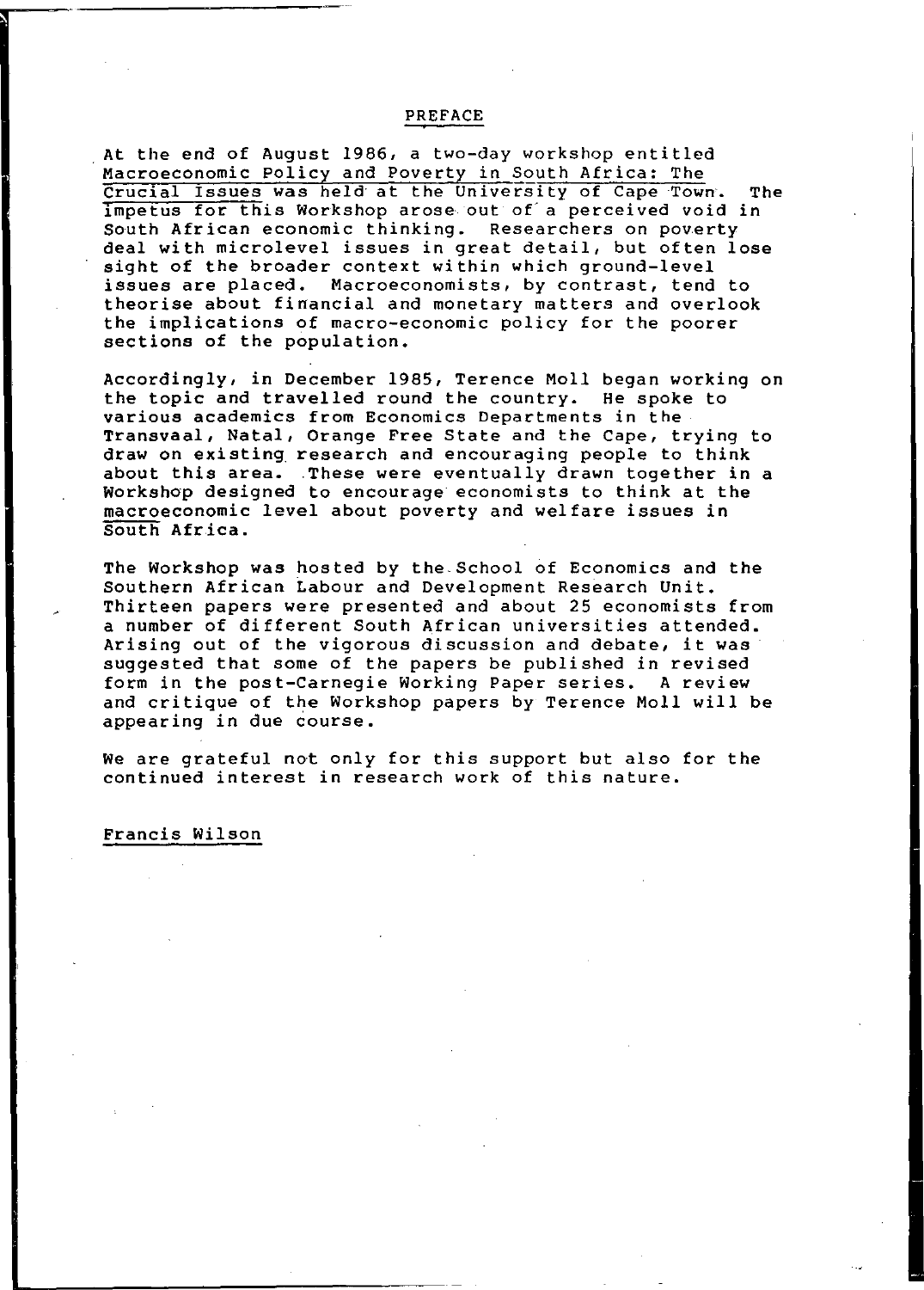#### 1. INTRODUCTION

It is widely recognised that very large income disparities exist in South Africa, not only between population groups but aiso within them, particularly amongst Blacks.

Recently the Office of the government's Central Economic Advisory Services (CEAS) has published a social accounting matrix (SAM) for South Africa for the year 1978 (CEAS, 1986; Eckert and Crouch, 1986; Stadler et al. 1986). The SAM provides a detailed statistical structure for evaluating income distribution patterns in South Africa. A brief description of the SAM structure is provided in the Appendix. The reliability of the statistical data embodied in the SAM may be called into question but no comprehensive body of information exists which would allow better estimates to be obtained on a systematic basis.

Numerous micro-studies on poverty in South Africa have been carried out, many of which were published and presented at the Second Carnegie Conference at .he University of Cape Town (Carnegie, 1984). It is not the intention of this paper to enter into the debate of the real dimensions of poverty (or for that matter of the unrecorded income of the rich), but rather to investigate the sensitivity of the economy to various trends and measures influencing income distribution. For this purpose the structure provided by the SAM is admirably suited. If better or alternative data become available, these can be substituted in the SAM structure and evaluated using methods such as those used in this investigation.

The published SAM reflects conditions as they existed in 1978. Conditions have changed since then and it is important to be able to update and extrapolate data and conclusions to later years for investigating alternative possible development patterns and growth rates. This is a further important issue which will be addressed in this paper.

## 2. IKCOME DISTRIBUTION ACCORDING TO THE 1978 SAM

The SAM provides information on income distribution by income quintiles for each population group (White, Coloured, Asian and Black) in terms of per

 $\cdot$  1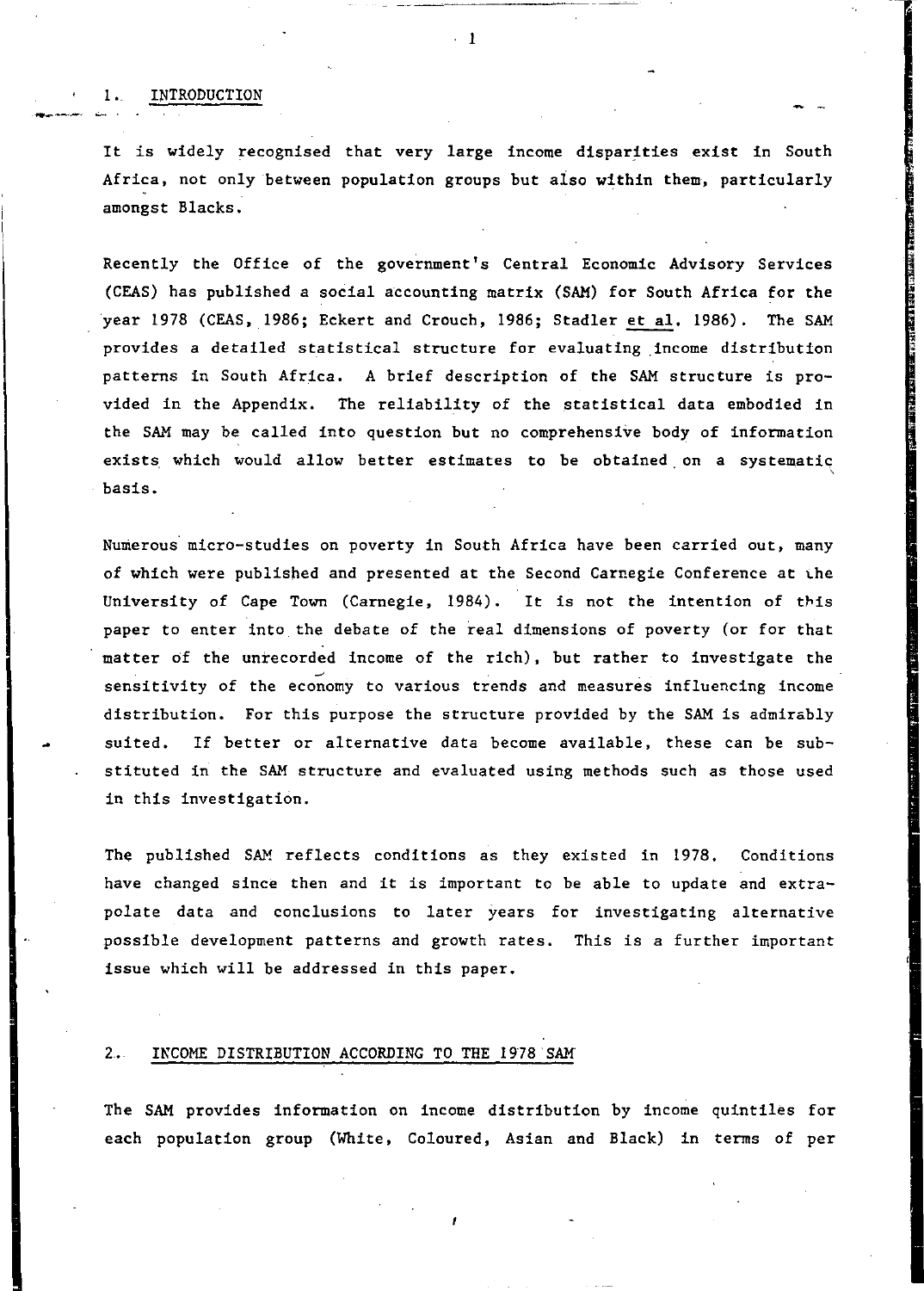capita income computed from household income data calculated from the 1980 Population Census. The top 20 percent income bracket is further subdivided into the 80-90, 90-95 and 95-100 percent income categories. Thus for each population group the current income for seven income. levels is provided.

The SAM provides information on earned and unearned income, taxes, savings, transfers, private consumption expenditure (PCE) and some smaller items for each income group, so that it is possible to relate remuneration, current income and PCE for each income category. In Table 1 these relationships are indicated for each population group as well as for the population as a whole.

In Table 2 the current income per capita for each of the income classes is indicated. It can be seen that these levels are indeed very low for Blacks in the lower income classes and a closer look. should perhaps be taken at the reality of these levels. However, no adjustments are made in this investigation.

A widely used procedure for describing and comparing income distribution patterns is by means of Lorenz curves and Gini coefficients. In a Lorenz curve the percentage of total income is plotted against the income percentile. Plots for the total population, as well as for both Whites and Blacks are shown in Figure 1. If income were completely uniformly distributed, the Lorenz curve would coinc1de with the diagonal. The area between the· diagonal and the curve provides an indication of the level of income inequality. Its ratio to the triangular area under the diagonal is known as the Gini coefficient. Values for Gini coefficients are provided in Table 3 where they are also compared with other Gini coefficients for South Africa calculated by Simkins (1979) as well as with values calculated for some other countries by Paukert (1973, 1981). In all cases current income is used in the plots, i.e. income from all sources and before taxation (see Table 1).

The Gini coefficient values of Table 3 clearly indicate that the income distribution of South Africa compares very unfavourably. In fact the highest value out of 57 countries listed by Paukert is 0,64 (for Gabon). The maldistribution for Blacks alone is also severe, only four countries exceeding its value of 0,55. On the other hand the Gini coefficient of 0,39 for Whites alone is typical of the values found in the Western democracies. The countries listed in Table 3 have been chosen because they have characteristics which make their comparison with South Africa of intrinsic interest. The topic will nevertheless not be pursued further here.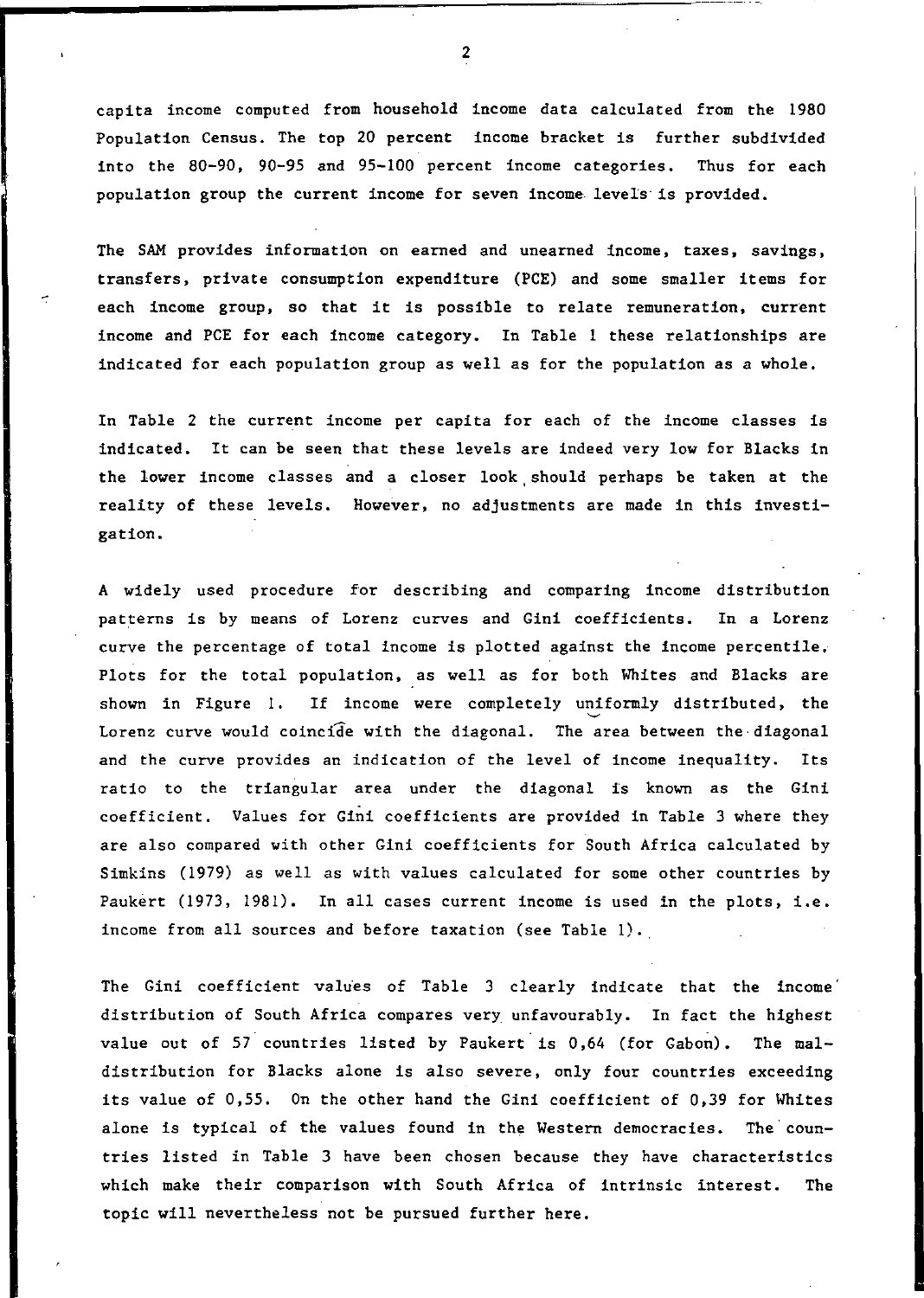|                               | WHITES | <b>COLOUREDS</b> | <b>ASIANS</b> | <b>BLACKS</b> | TOTAL  |
|-------------------------------|--------|------------------|---------------|---------------|--------|
| Remuneration                  |        |                  |               |               |        |
| Industry                      | 0,9374 | 0,9512           | 0,8225        | 0,8292        | 0,9007 |
| Domestic services             | 0,0008 | 0.0435           | 0,0037        | 0,0883        | 0,0316 |
| Gov. remuneration             | 0,1932 | 0,2316           | 0,1894        | 0,1849        | 0,1936 |
| Total remun.                  | 1,1314 | 1,2264           | 1.0156        | 1,1025        | 1,1259 |
| Unearned income*              |        |                  |               |               |        |
| ex-GOS                        | 0.3890 | 0,0782           | 0.2111        | 0.1227        | 0,2745 |
| GOV transfers                 | 0,0842 | 0,0468           | 0.0267        | 0,0126        | 0,0568 |
| HH transfers                  | 0,0040 | 0,0017           | 0,0021        | 0,0569        | 0,0202 |
| Ext transfers                 | 0.0115 | 0,0019           | 0,0064        | 0,0025        | 0,0078 |
| Current income                | 1,6202 | 1,3550           | 1,2619        | 1,2971        | 1,4851 |
| less Tax                      | 0,2823 | 0,1614           | 0,1306        | 0,1072        | 0,2125 |
| Disposable income             | 1,3379 | 1,1937           | 1,1313        | 1,1899        | 1,2726 |
| less:                         |        |                  |               |               |        |
| Savings                       | 0.1563 | 0,1035           | 0,0383        | 0,0659        | 0.1196 |
| <b>Imports</b>                | 0,0965 | 0,0620           | 0,0685        | 0,0439        | 0.0763 |
| HH transfers                  | 0,0040 | 0,0017           | 0.0021        | 0,0569        | 0,0202 |
| Domestic services             | 0.0552 | 0,0000           | 0,0000        | 0,0000        | 0,0316 |
| Adjustment for SWA            | 0,0259 | 0.0264           | 0,0223        | 0,0232        | 0,0250 |
| relative values<br><b>PCE</b> | 1,0000 | 1,0000           | 1,0000        | 1,0000        | 1,0000 |
| PCE (1975 R millions)**       | 7437   | 1055             | 479           | 4046          | 13017  |

TABLE 1: SOURCES OF INCOME RELATIVE TO PCE FOR SAM IN 1978

Notes: \* ex-GOS = income from gross operating surplus, e.g. rent, dividends Gov transfers = transfers from government, e.g. pensions  $HH$  transfers = transfers from other households Ext transfers  $=$  transfers from abroad

\*\* Values deflated from 1978 to 1975 prices by GDE deflator of 1,3680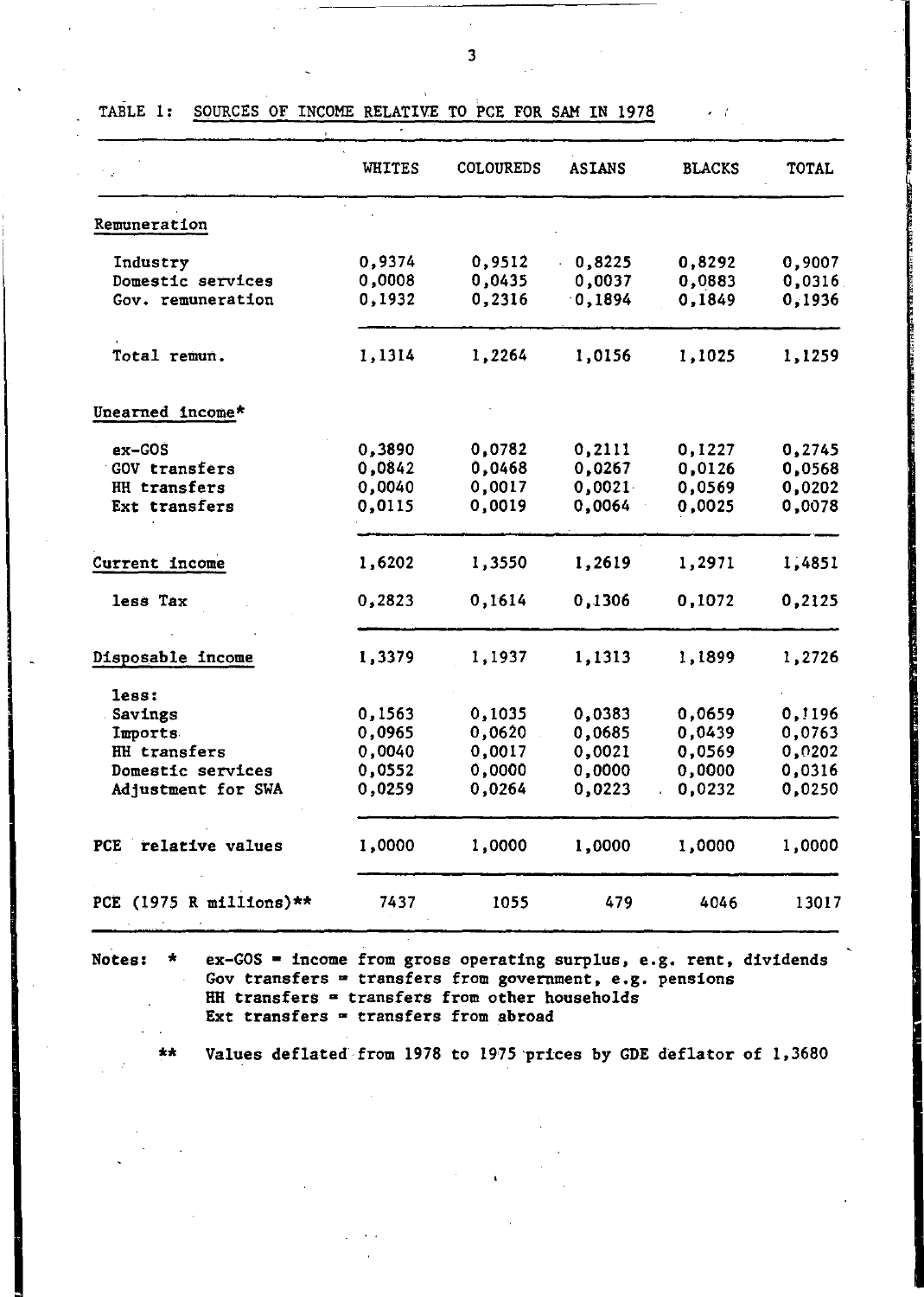|                          | WHITES | <b>COLOUREDS</b> | <b>ASIANS</b> | <b>BLACKS</b> | TOTAL  |
|--------------------------|--------|------------------|---------------|---------------|--------|
| Remuneration             |        |                  |               |               |        |
| Industry                 | 0,9374 | 0,9512           | 0,8225        | 0,8292        | 0,9007 |
| Domestic services        | 0,0008 | 0.0435           | 0,0037        | 0,0883        | 0,0316 |
| Gov. remuneration        | 0,1932 | 0,2316           | 0,1894        | 0,1849        | 0,1936 |
| Total remun.             | 1,1314 | 1,2264           | 1,0156        | 1,1025        | 1,1259 |
| Unearned income*         |        |                  |               |               |        |
| ex-GOS                   | 0,3890 | 0,0782           | 0.2111        | 0,1227        | 0,2745 |
| GOV transfers            | 0,0842 | 0,0468           | 0,0267        | 0,0126        | 0,0568 |
| HH transfers             | 0,0040 | 0.0017           | 0,0021        | 0,0569        | 0.0202 |
| Ext transfers            | 0,0115 | 0,0019           | 0,0064        | 0,0025        | 0,0078 |
| Current income           | 1,6202 | 1,3550           | 1,2619        | 1,2971        | 1,4851 |
| less Tax                 | 0,2823 | 0,1614           | 0,1306        | 0,1072        | 0,2125 |
| Disposable income        | 1,3379 | 1,1937           | 1,1313        | 1,1899        | 1,2726 |
| less:                    |        |                  |               |               |        |
| Savings                  | 0,1563 | 0,1035           | 0,0383        | 0,0659        | 0,1196 |
| Imports                  | 0,0965 | 0,0620           | 0,0685        | 0.0439        | 0,0763 |
| HH transfers             | 0,0040 | 0,0017           | 0,0021        | 0,0569        | 0,0202 |
| Domestic services        | 0,0552 | 0,0000           | 0,0000        | 0,0000        | 0,0316 |
| Adjustment for SWA       | 0,0259 | 0,0264           | 0,0223        | 0,0232        | 0,0250 |
| relative values<br>PCE   | 1,0000 | 1,0000           | 1,0000        | 1,0000        | 1,0000 |
| PCE (1975 R millions) ** | 7437   | 1055             | 479           | 4046          | 13017  |

TABLE 1: SOURCES OF INCOME RELATIVE TO PCE FOR SAM IN 1978

Notes: \* ex-GOS = income from gross operating surplus, e.g. rent, dividends Gov transfers = transfers from government, e.g. pensions HH transfers = transfers from other households Ext transfers = transfers from abroad

\*\* Values deflated from 1978 to 1975 prices by GDE deflator of 1,3680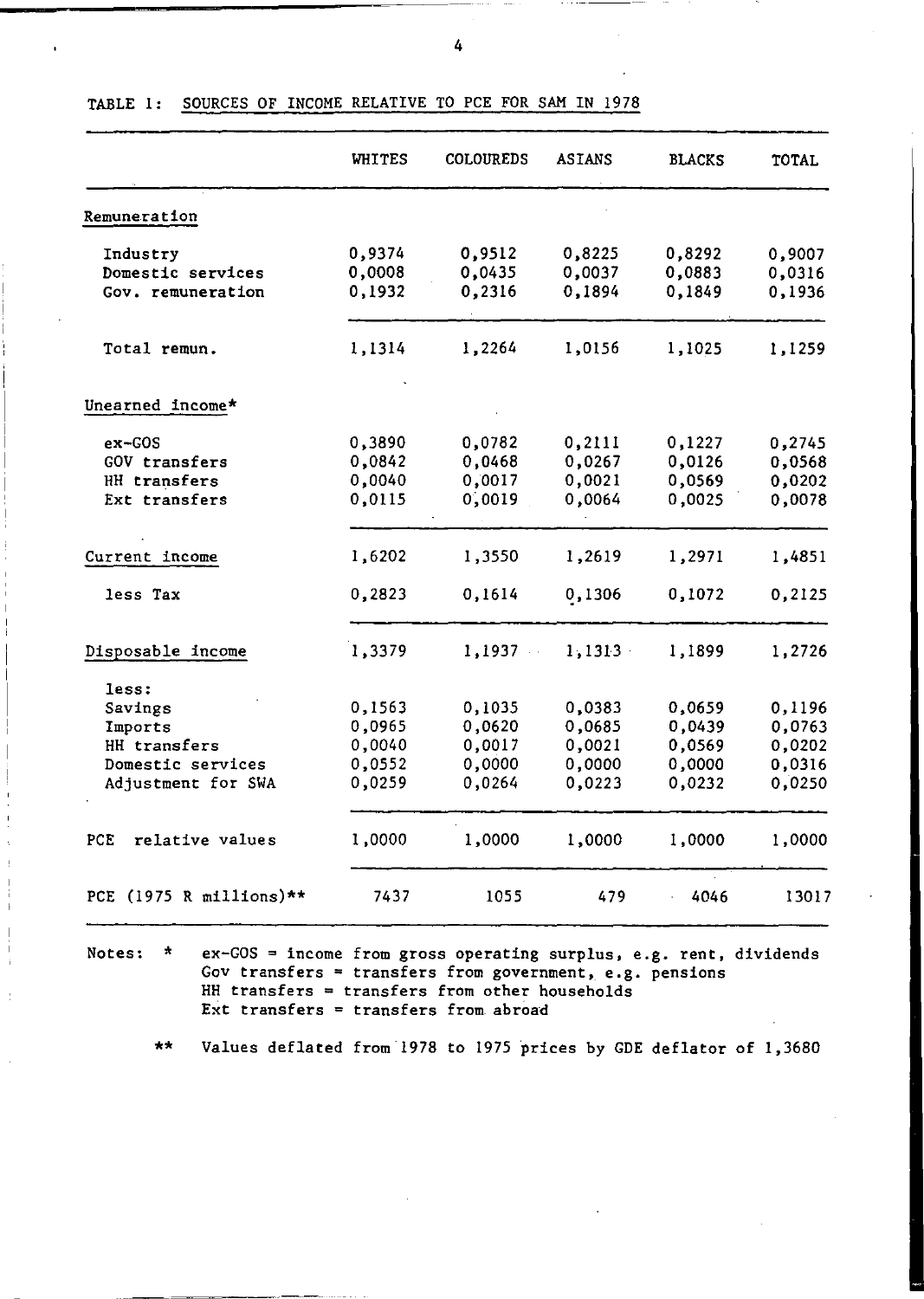TABLE 2: PER CAPITA INCOME GROUpINGS DEVELOPED FROM 'THE 1980 POPULATION CENSUS

|                          |               |                  | ROUSERVED INCOME FER CAFIIA (1975 RANDS)" |               |
|--------------------------|---------------|------------------|-------------------------------------------|---------------|
| PERCENT OF<br>POPULATION | WHITES        | <b>COLOUREDS</b> | <b>ASIANS</b>                             | <b>BLACKS</b> |
| $0 - 20$                 | $0 - 972$     | $0 - 135$        | $0 - 249$                                 | $0 - 43$      |
| $20 - 40$                | $972 - 1462$  | $135 - 243$      | $249 - 374$                               | $43 - 94$     |
| $40 - 60$                | $1462 - 2025$ | $243 - 371$      | $374 - 550$                               | $94 - 193$    |
| $60 - 80$                | $2025 - 3035$ | $371 - 652$      | $550 - 869$                               | $193 - 430$   |
| $80 - 90$                | $3035 - 4223$ | $652 - 969$      | $869 - 1286$                              | $430 - 715$   |
| $90 - 95$                | $4223 - 5685$ | $969 - 1322$     | 1286 -1733                                | $715 - 948$   |
| $95 - 100$               | $5685 +$      | $1322 + .$       | $1733 +$                                  | $948 +$       |

HOUSEHOLD INCOME PER CAPITA (1975 RANDS)\*

Source: Eckert and Crouch (1986)

Note: \* Incomes are given for 1980 but have been deflated to 1975 Rand values using the GDE deflator value of 1,847

,TABLE 3: GINI COEFFICIENTS FOR CURRENT INCOME: SOUTH AFRICA COMPARED TO SOME OTHER COUNTRIES

| <b>COUNTRY</b>       | GDP PER<br>CAPITA<br>1975 (US\$) | YEAR | GINI<br>COEFF | SOURCE    |
|----------------------|----------------------------------|------|---------------|-----------|
| South Africa         |                                  |      |               |           |
| White                | 5360*                            | 1980 | 0.39          |           |
| Black                | $510*$                           | 1980 | 0,55          |           |
| All groups           | 1370                             | 1980 | 0,66          |           |
| Ħ<br>"               | 1180                             | 1976 | 0.65          | 2         |
| $\bullet\bullet$<br> | 1360                             | 1970 | 0,71          | $\sim2$ . |
| Other countries      |                                  |      |               |           |
| Mexico               | 955                              | 1963 | 0,53          | з         |
| United Kingdom       | 3440                             | 1964 | 0.38          | 3         |
| Zambia               | 450                              | 1959 | 0,48          | 3         |
| South Korea          | 440                              | 1970 | 0,40          | 4         |

Sources: 1)

This investigation. Data based on 1980 population census as processed for the SAM by Eckert & Crouch (1986).

- 2) Simkins (1979)
- 3) Paukert (1973)
- 4) Paukert et al. (1981)

Note: \* Calculated on the assumption that the distribution of current income indicated by the SAM for 1978 (62,4% White, 27,1% Black) could be used to distribute the GDP between these population groups.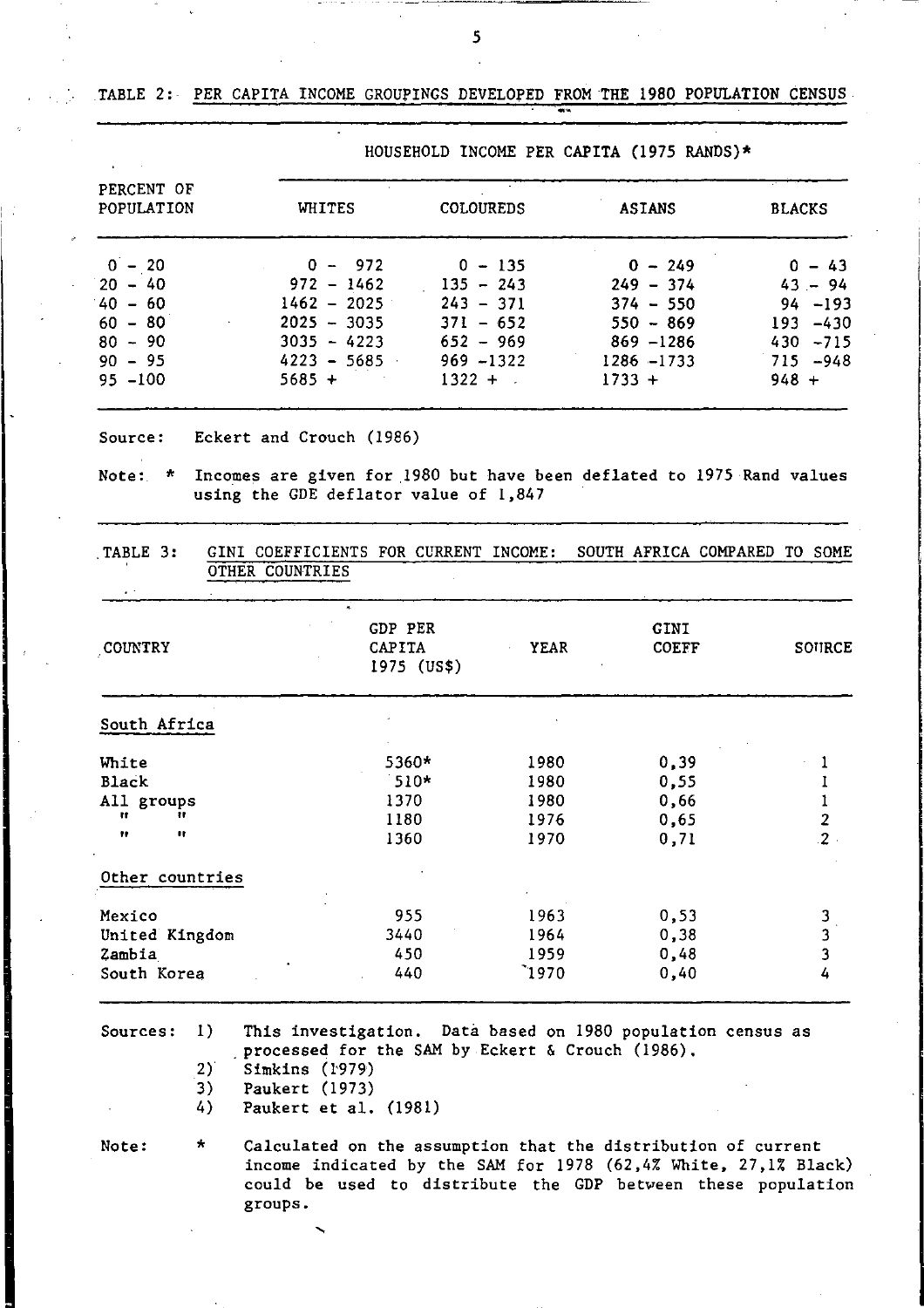# 3. EFFECT OF INCOME REDISTRIBUTION ON THE ECONOMY

A calculation procedure has been developed by Paukert et al. (1981) for evaluating parametric changes in SAM type of matrix structures. In particular the effect of income' redistribution, can be evaluated. Various runs were carried out in which a redistribution of income was assumed while keeping the rest of the SAM structure fixed.

The distribution of both current income and of PCE for the various runs are shown in Table 4. The effects of these different distributions on a range of economic variables are indicated in Table 5 for a fixed GDP for all the runs<sup>1)</sup>. The effects of income redistribution, economic trends and policies on GDP growth (and also the reverse interactive effects of GDP growth on such factors) are dealt with in Sections 4.3 and 7.

1) As indicated in the appendix, simulation runs are actually carried out in the first place for fixed exogenous final demand (FD) rather than fixed GDP. The exogenous FD consists mainly of exports (EXP) and gross domestic investment (GDI). The main other elements of FD, i.e. PCE and current government expenditure (GE) are endogenous in the model. Comparison on the basis of fixed GDP allows relative shifts to be calculated for the same size of the economy (as defined by the size of the GDP).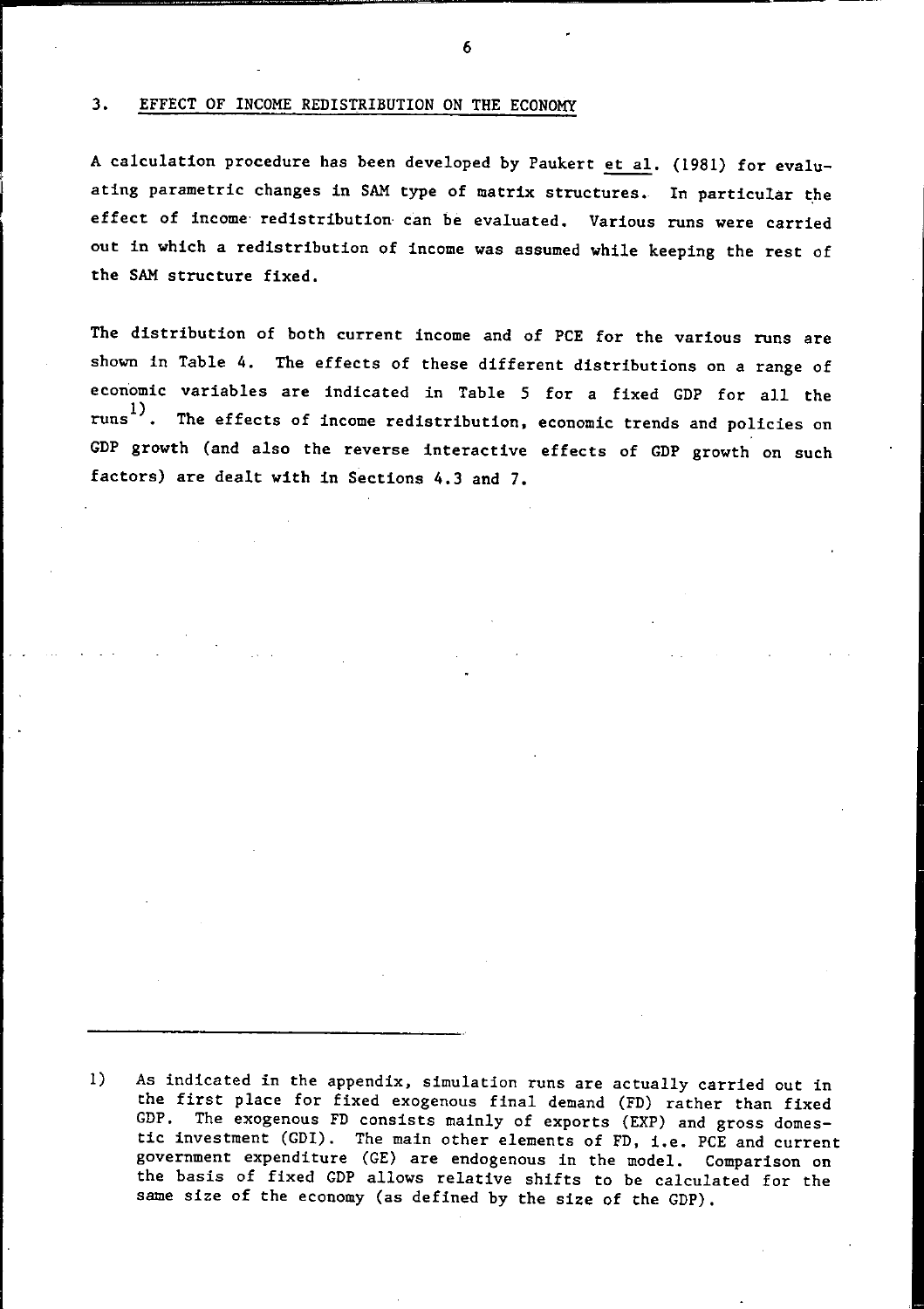| RUN*                                         |    | WHITES                                                                                                                 | COLOUREDS                                                                                                                                                                                                                                                                                             | <b>ASIANS</b>                        | <b>BLACKS</b>                             |
|----------------------------------------------|----|------------------------------------------------------------------------------------------------------------------------|-------------------------------------------------------------------------------------------------------------------------------------------------------------------------------------------------------------------------------------------------------------------------------------------------------|--------------------------------------|-------------------------------------------|
|                                              |    |                                                                                                                        | DISTRIBUTION OF CURRENT INCOME                                                                                                                                                                                                                                                                        |                                      |                                           |
| $\mathbf{I}$<br>$2**$<br>$3**$<br>$4 -$<br>5 |    | 62,38<br>63,03<br>63,21<br>53,74<br>60,93                                                                              | 7,37<br>7.50<br>7,40<br>7,34<br>7,19                                                                                                                                                                                                                                                                  | 3,12<br>3,16<br>3,17<br>3,62<br>3,05 | 27,12<br>26,30<br>26,22<br>35,30<br>28,83 |
| ۰.                                           |    |                                                                                                                        | DISTRIBUTION OF PCE                                                                                                                                                                                                                                                                                   |                                      |                                           |
| 1<br>$2**$<br>$3***$<br>4<br>5               |    | 57,13<br>63,03<br>63,21<br>44.92<br>55,60                                                                              | 8,11<br>7,50<br>7,40<br>8,06<br>7,88                                                                                                                                                                                                                                                                  | 3,68<br>3,16<br>3,17<br>4,69<br>3,58 | 31,08<br>26,30<br>26,22<br>42,33<br>32,94 |
| Notes:                                       | *  | the SAM are indicated below:<br>Unmodified SAM<br>1)<br>2)<br>3)<br>4)<br>for the year 2000<br>5)<br>increased 10-fold | All runs are based on the 1978 SAM. Only the deviations from<br>All current income and PCE distributed as for Whites<br>All current income and PCE distributed as for Blacks<br>Distribution as calculated for a 'surprise-free' scenario<br>Social welfare payments to Blacks (Government transfers) |                                      |                                           |
|                                              | 六大 | are identical.                                                                                                         | Full White (run 2) or Black (run 3) current income patterns are<br>assumed, i.e. not only PCE but also tax, savings and other<br>income components (see Table 1). Hence PCE and CI distributions                                                                                                      |                                      |                                           |

PERCENTAGE BY POPULATION GROUP

The effect of the different distributions of current income between Whites and Blacks shown in Table 5 are very clear. Obvious effects of Black relative to White patterns are those of a significant increase in employment, lower government income and savings, and a much higher PCE, particularly for consumer non-durables such as agricultural products, but relatively lower expenditure on consumer durables and services such as machinery and finance. Imports are considerably reduced for an equivalent GDP. The overall increase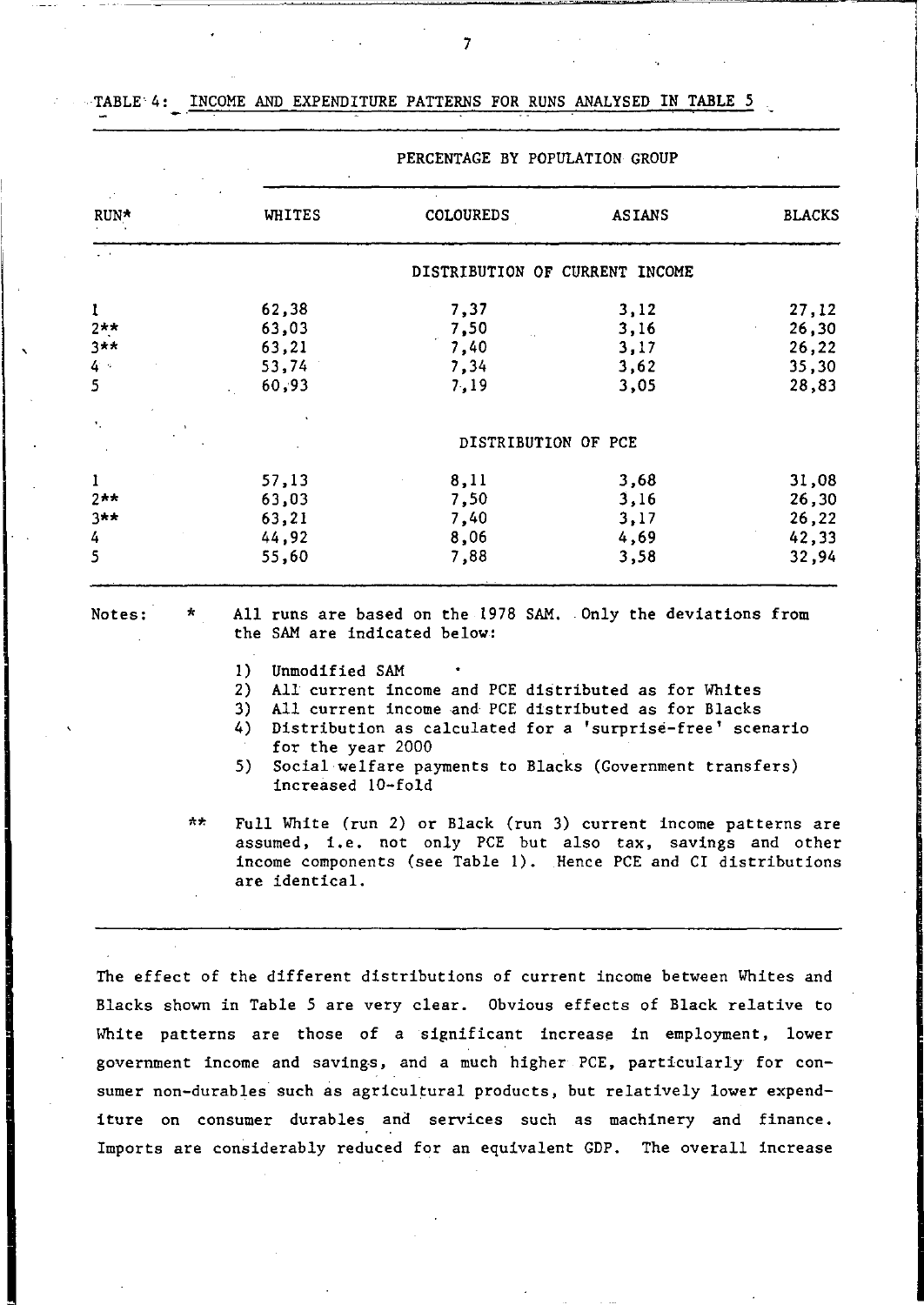in employment is of course very favourable. It is strongly related to the increased demand for agricultural products which are relatively labour intensive<sup>1)</sup>. The lower government income and savings are a result of lower tax and savings rates for Blacks.

|                   |                                        | PERCENT CHANGE RELATIVE TO SAM VALUES* |                                 |                                   |                                                    |
|-------------------|----------------------------------------|----------------------------------------|---------------------------------|-----------------------------------|----------------------------------------------------|
|                   | SAM<br><b>VALUES</b><br>REL. TO<br>GDP | WHITE<br>СI<br>PATTERN**               | <b>BLACK</b><br>CI<br>PATTERN** | PCE<br><b>PATTERN</b><br>FOR 2000 | <b>BLACK</b><br><b>TRANSFER</b><br>X <sub>10</sub> |
| RUN*              |                                        | $\overline{2}$                         | 3                               | 4                                 | 5                                                  |
| Exog FD           | 0,6919                                 | 2,33                                   | $-4,84$                         | $-0.60$                           | 0, 26                                              |
| GDP               | 1,0000                                 | 0,00                                   | 0,00                            | 0,00                              | 0,00                                               |
| Total Output      | 1,9788                                 | $-2,87$                                | 5,13                            | 0,64                              | 0.84                                               |
| <b>GOS</b>        | 0,4623                                 | $-2,13$                                | 3,72                            | 0,48                              | 0,56                                               |
| Remuneration      | 0,5377                                 | 1,83                                   | $-3,19$                         | 0.41                              | $-0,48$                                            |
| Current income    | 0,6969                                 | 0.23                                   | 0,67                            | $-0,03$                           | 1,86                                               |
| PCE               | 0,4773                                 | $-8.21$                                | 15,39                           | 1,93.                             | 2,21                                               |
| Government income | 0,2407                                 | 9,39                                   | $-18,13$                        | $-2, 17$                          | 0.25                                               |
| Savings           | 0,3049                                 | 2,94                                   | $-5,57$                         | $-0.81$                           | 0,09                                               |
| Imports           | 0,3895                                 | 1,48                                   | $-3,52$                         | $-0, 36$                          | 0, 30                                              |
| Total employment  | 0,1474                                 | $-4,50$                                | 8,41                            | 1,01                              | 0,95                                               |
| Black employment  | 0,0880                                 | $-4,90$                                | 9,09                            | 1,09                              | 0.93                                               |
| Agriculture       | 0,0836                                 | $-14,82$                               | 25,70                           | 3,28                              | 1,02                                               |
| Finance           | 0,1213                                 | 12,11                                  | $-23, 32$                       | $-2,57$                           | $-0, 31$                                           |

# TABLE 5: RESPONSE OF THE ECONOMY TO VARIATIONS IN STRUCTURAL PARAMETERS FOR CONSTANT GDP

See Table 4 (and text) for run descriptions.

\*\* Runs have also been carried out where only the PCE pattern has been made uniform for the races - with less pronounced results which are not considered here.

1) The assumption of a linear relationship between employment and output (and, indeed, of constant proportions throughout the model) is made. This may not always be very realistic.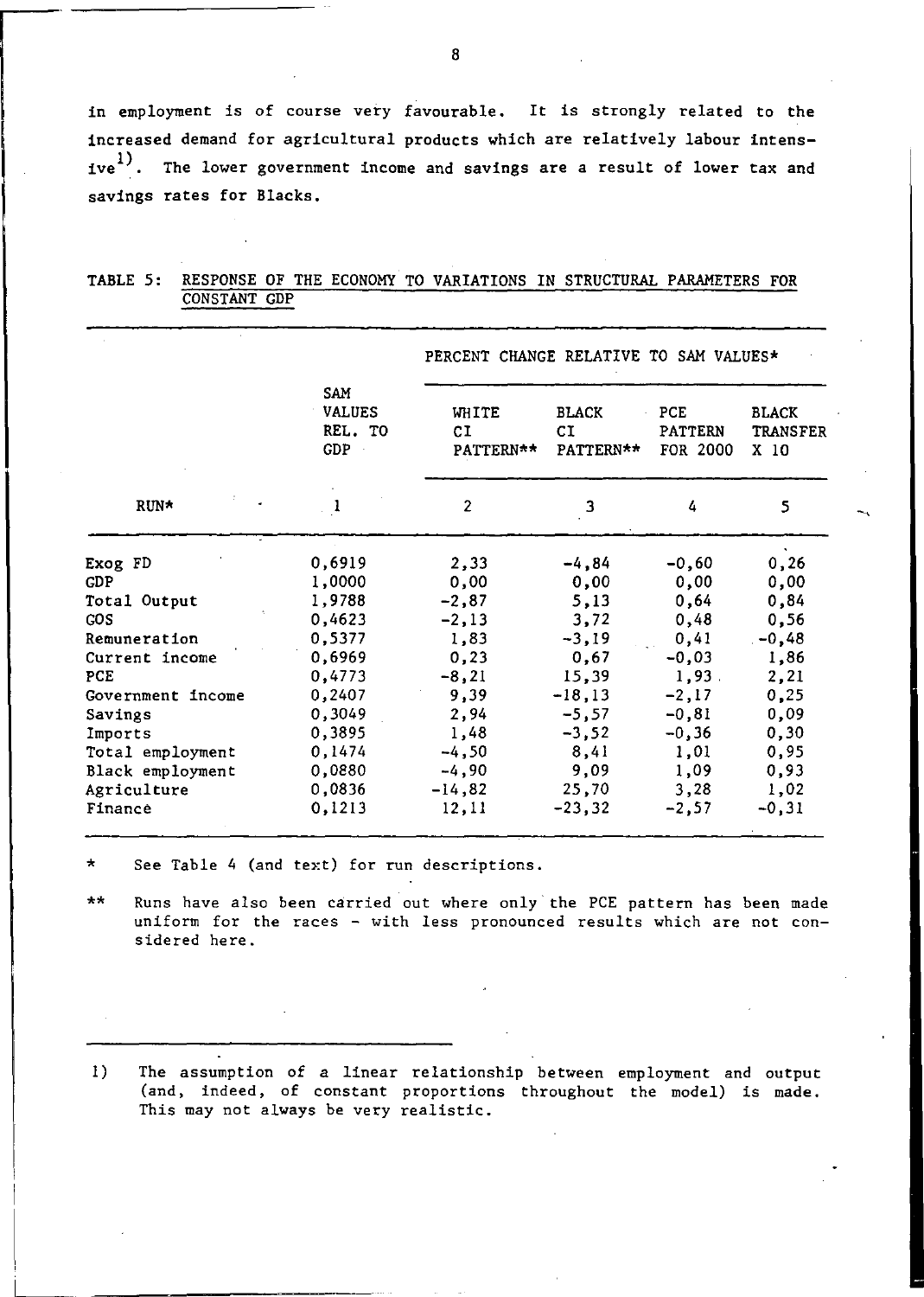The fourth run is representative of a pattern of income redistribution which could reasonably be expected to occur in the economy if the average trends of the economy over the past ten years (i.e. a 'surprise-free' scenario - see also row 3 of Table 6) were to be maintained till the year 2000. Results calculated for this distribution reflect a pattern of economic effects which is in harmony with the observations made for runs 2 and 3 for pure White or Black expenditure patterns (i.e. a trend towards the Black pattern) but at a feasible level of redistribution. It does not merit further investigation or **comment.** 

The fifth run reflects a significant macro-economic policy adjustment towards higher government transfer payments to Blacks, presumably in the form of pension, disability, unemployment and similar benefits. Its effects are somewhat different in character from those of run 4 although both are concerned with redistribution of income to Blacks. The differences are related to the fact that these transfers to Blacks are made through taxation rather than remuneration. This results in the' increased Black expenditure being at the expense of government spending on all other items. It can be seen to have a positive effect on employment and PCE of Blacks which is obviously desirable. The taxation restructuring required to raise the government income for' such transfer payments is not considered here but is described in principle in Section 4.4. The specific case where the transfers are derived by a compensating increase in direct taxation of Whites is discussed in Section 6.

## 4. LONG-TERM ECONOMIC TRENDS AND SCENARIOS

So far we'have only considered variations about the static picture for 1978. We shall now take a closer look at trends occurring in the economy, possible variations of these trends and their effect on income distribution and other relevant economic variables.

## 4.1 Trends in GDP and Final Demand

The 'South African Reserve Bank supplies tables of national accounts time series values. in its Quarterly Bulletins. Most of the time series display very strong long-term trends with superimposed cyclic and random patterns. Of particular interest is the time series for GDP which is shown as a log-linear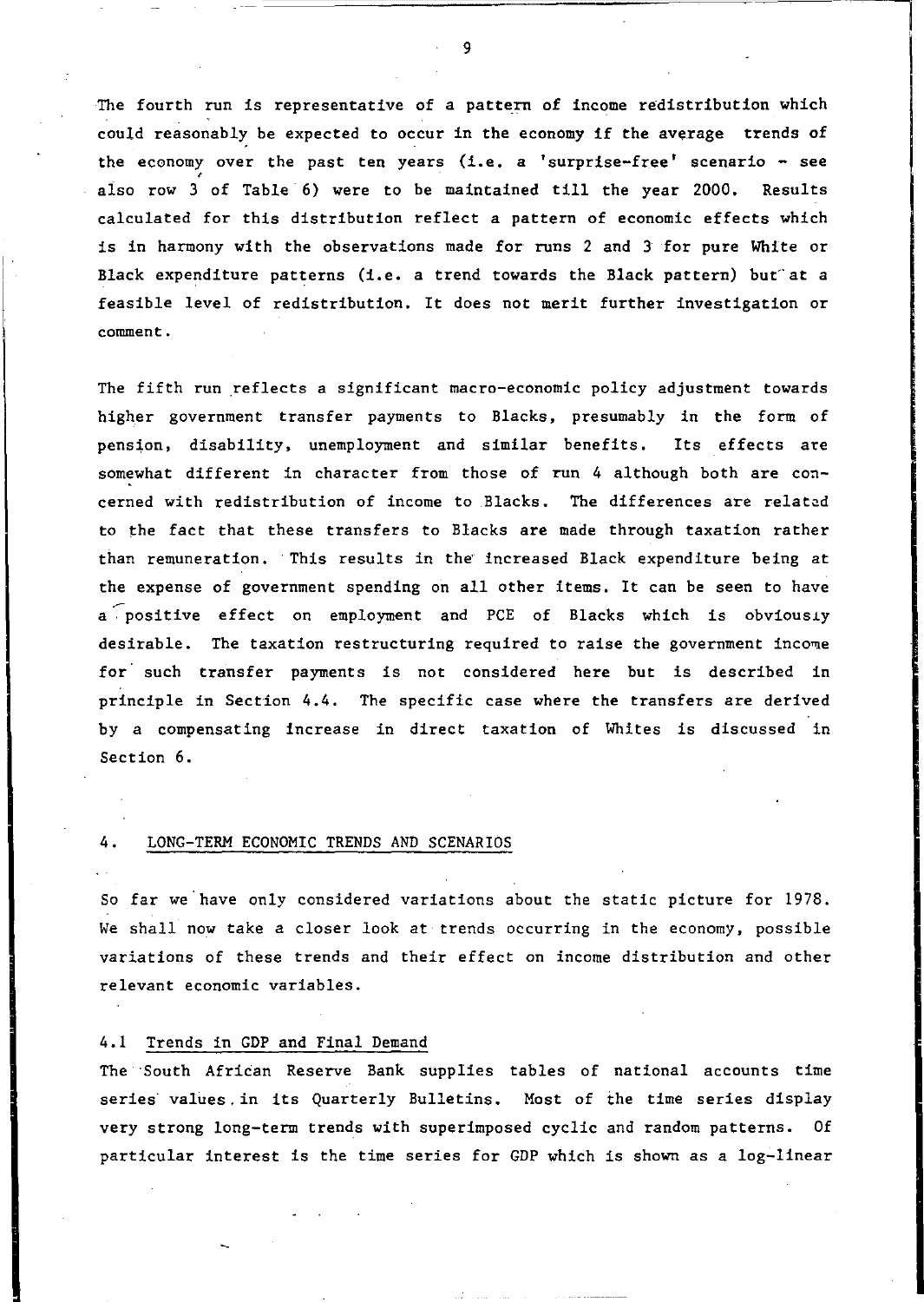plot in Figure 2. A straight line relationship on such a plot indicates a constant growth rate. It can be seen that a relatively steady pattern was maintained over the post-World War II period until the early 1970s. Since then, and particularly after 1980, there has been an obvious decline and instability in the growth performance of the economy. In fact, the average growth rate over the past ten years has been only marginally above 2 percent per annum while in the post-war period up to 1975 it averaged nearly 5 percent.

In the national accounts, data series for expenditure on GDP by the various categories of final demand (PCE, GE, GDI and EXP) as well as imports (IMP) are provided. When these series are divided by GDP, the random and cyclic patterns become more marked while the break in the long-term trend in the 1970s becomes less obvious. If the post-World War II trends for these ratios were to persist to the year 2000 this would result in the shifts in the percentage distribution of FD categories indicated by the difference between rows 2 and 3 of Table 6. These results indicate a major shift away from consumer goods and towards investment and government spending. Further considerations on the distribution of FD will be taken up under point 4 of Section 5.

|                       | PERCENT SHARE OF FD |      |       |       |        |  |  |
|-----------------------|---------------------|------|-------|-------|--------|--|--|
|                       | PCE                 | GE   | GDI   | EXP   | TOTAL  |  |  |
| SAM (1978)            | 44,28               | 4.43 | 19,95 | 31,35 | 100,00 |  |  |
| Trend value for 1978* | 47,90               | 3,94 | 19,11 | 29.05 | 100,00 |  |  |
| Projection to 2000 *  | 41.42               | 5.58 | 23,35 | 29,65 | 100,00 |  |  |
| LG scenario for 2000  | 41,00               | 5,00 | 23,00 | 31,00 | 100,00 |  |  |
| HG scenario for 2000  | 50.00               | 5,00 | 16.00 | 29,00 | 100,00 |  |  |
|                       |                     |      | ٠     |       |        |  |  |

TABLE 6: DISTRIBUTION OF TOTAL FINAL DEMAND BETWEEN ITS MAJOR CATEGORIES FOR DIFFERENT INPUT-OUTPUT DATA STRUCTURES AND GROWTH SCENARIOS

Note: \* These values are based on log-linear fits to national accounts data for the FD categories, corrected for imports and components of the fourth quadrant of the 1-0 table (i.e. direct tax on retail sales and remuneration of domestic servants and government employees)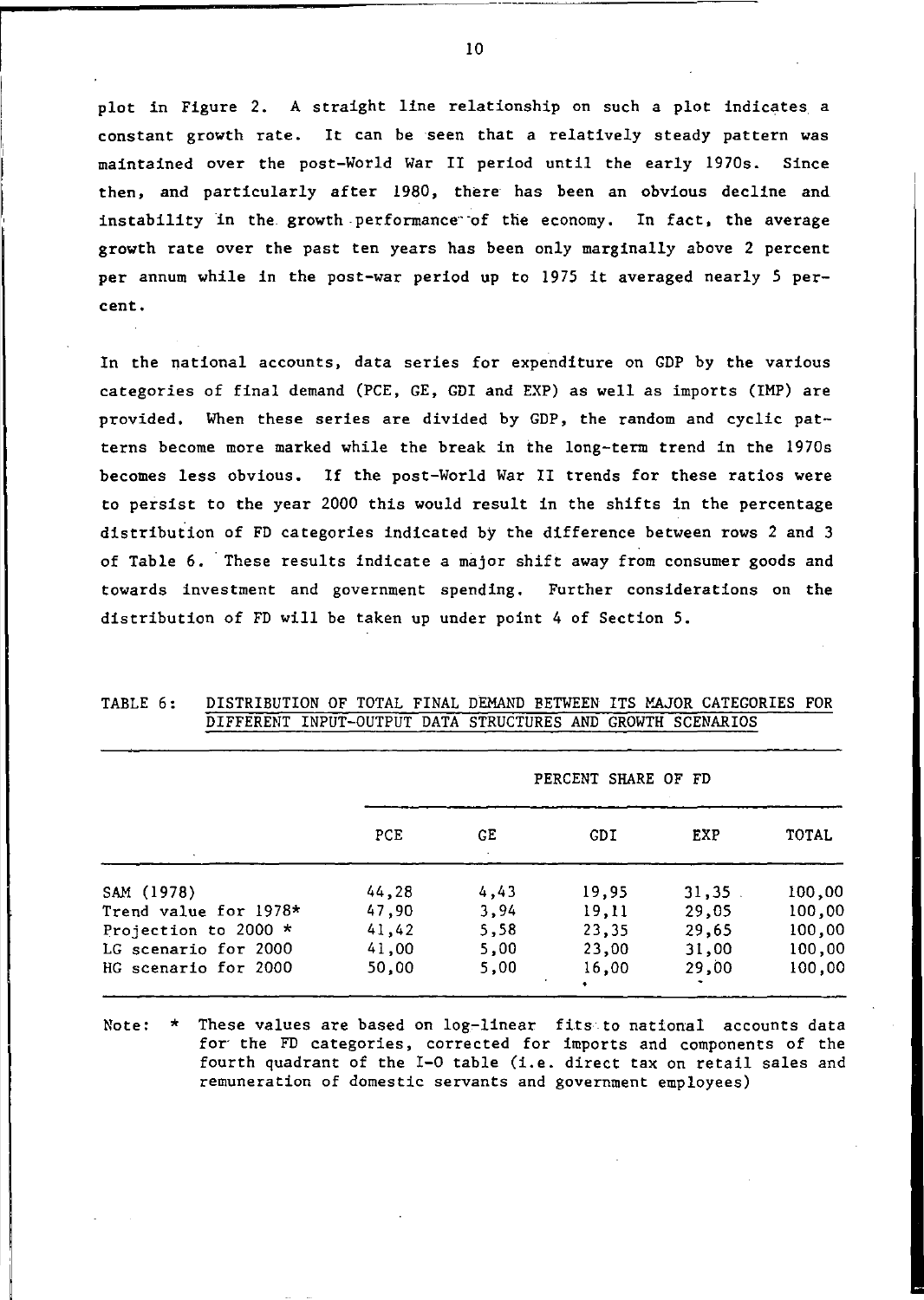A log plot-of' time series' data for total employment in the South African economy (but excluding informal and subsistence employment), is provided in Figure 3. The data are obtained from a study by Roukens de Lange and Van Eeghen (1984). The break in the long-term trend around the year 1975 is very evident. The same data are also plotted in Figure 4 as a ratio relative to GDP (E/G).

It can be seen that this ratio has shown a consistent downward trend over many years. There does appear to have been a slowing down of the trend in recent years but recent reports indicate large scale lay-offs of workers which will probably pull the trend back to the long-term trend line.

The long-term trend line for E/G represents an annual decrease in this ratio of about 2,2 percent. This was acceptable while GDP growth rate was around 5 percent, leaving an overall employment growth rate of about 2,8 percent which is in line with population growth rates. However, when GDP growth rate is itself only about  $2,2$  percent, this means that no opportunities are being created to absorb the annual increase in the labour force which has been running at about 2,6 percent. It is particularly serious for the Black population whose employment growth rate is lowest but whose population growth rate is the highest.

Remuneration data are available from labour statistics provided by Central Statistical services (CSS) which match the employment data. They can therefore be used to calculate remuneration per worker for each population group and ,industrial sector. The trends for these remuneration levels are usually not consistent over the whole post World War II period, but since the early 1970s there has been 'a consistent growth in other-than-White remuneration levels while White levels have remained almost constant. These trends have been introduced into a computer model based on the SAM structure which allows extrapolation of the SAM and related information. Thus income distribution patterns can be computed for future years for different scenarios described in terms of alternative sets of growth patterns and economic parameter values.

### 4.3 Alternative Scenarios

In an unpublished report by Roukens de Lange, Thomas and Spies (1986), two alternative growth scenarios have been described for the South African economy. These can be looked upon as a low growth (LG) and a high growth (HG)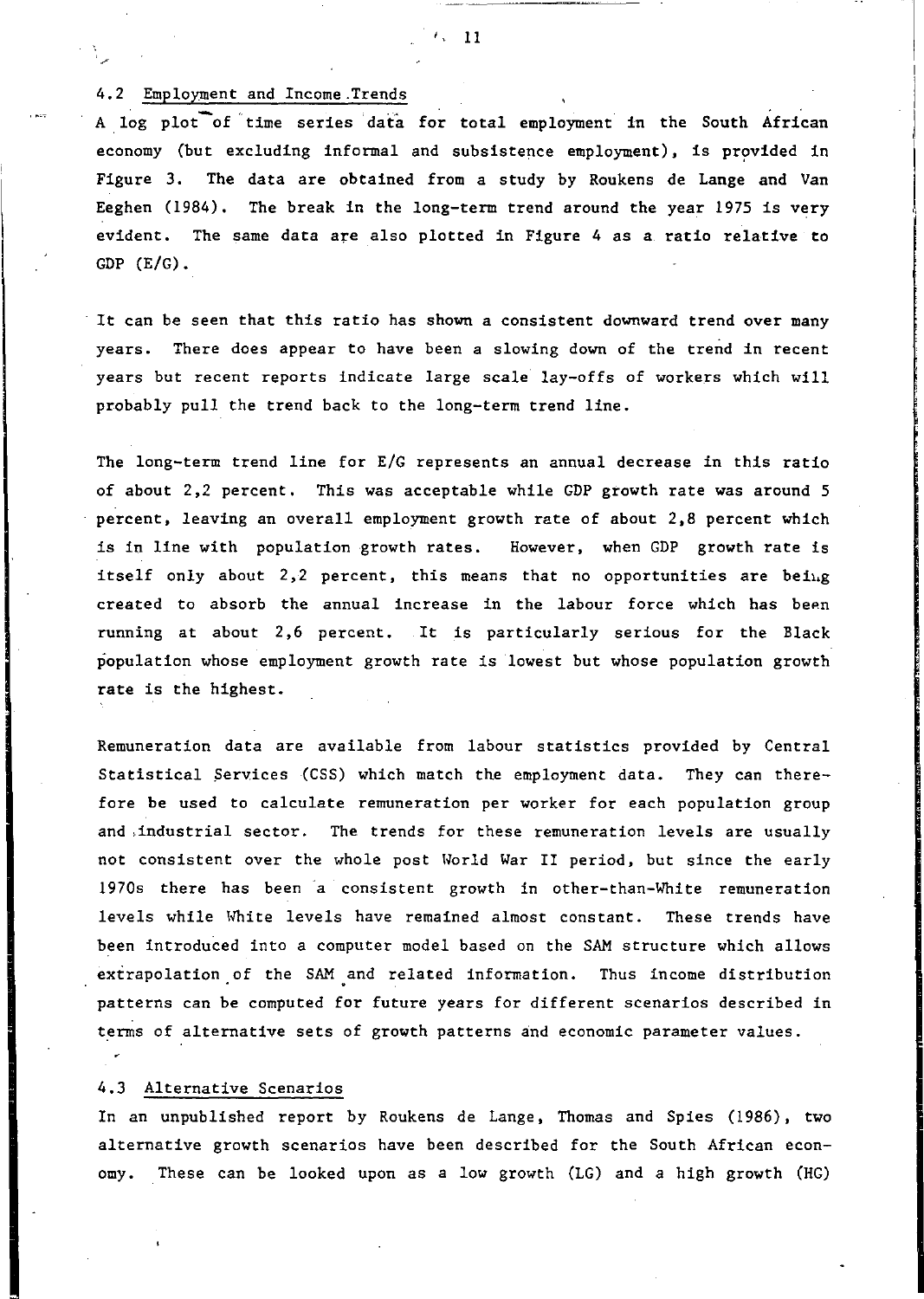scenario. The identifying characteristics of the scenarios are summarised in Table 7 and will not be elaborated on here. The LG scenario is assumed to correspond to a 2 percent growth rate because this has been the experience over the past decade - a period of turbulence and'frustrated efforts and initiatives. The HG scenario is set at a 5 percent growth rate because that has been the experience during times of creative initiatives, sustained motivation and successful diversification.

1-

Further essential parameters which must be selected to describe the scenarios are those giving the distribution of the FD between its major categories. The values selected are indicated in rows 4 and 5 of Table 6. The basis for choosing these distributions is described under point 4 of Section 5.

There are many other important parameters which must be selected for the scenarios. For example, the scenario descriptions indicate the need for adjustment of the sectoral distribution of FD and some such adjustments have, in fact, been introduced in scenario calculations. There are, however, so many model parameters which can be adjusted that it was considered best to keep them fixed except where clear and important trend values, such as those considered above were available.

Some sensitivity tests were carried out on selected model parameters, some of which are of particular interest for the investigation of the possible impact of macro-economic measures on the economy, employment and income distribution. These will be discussed in Section 5.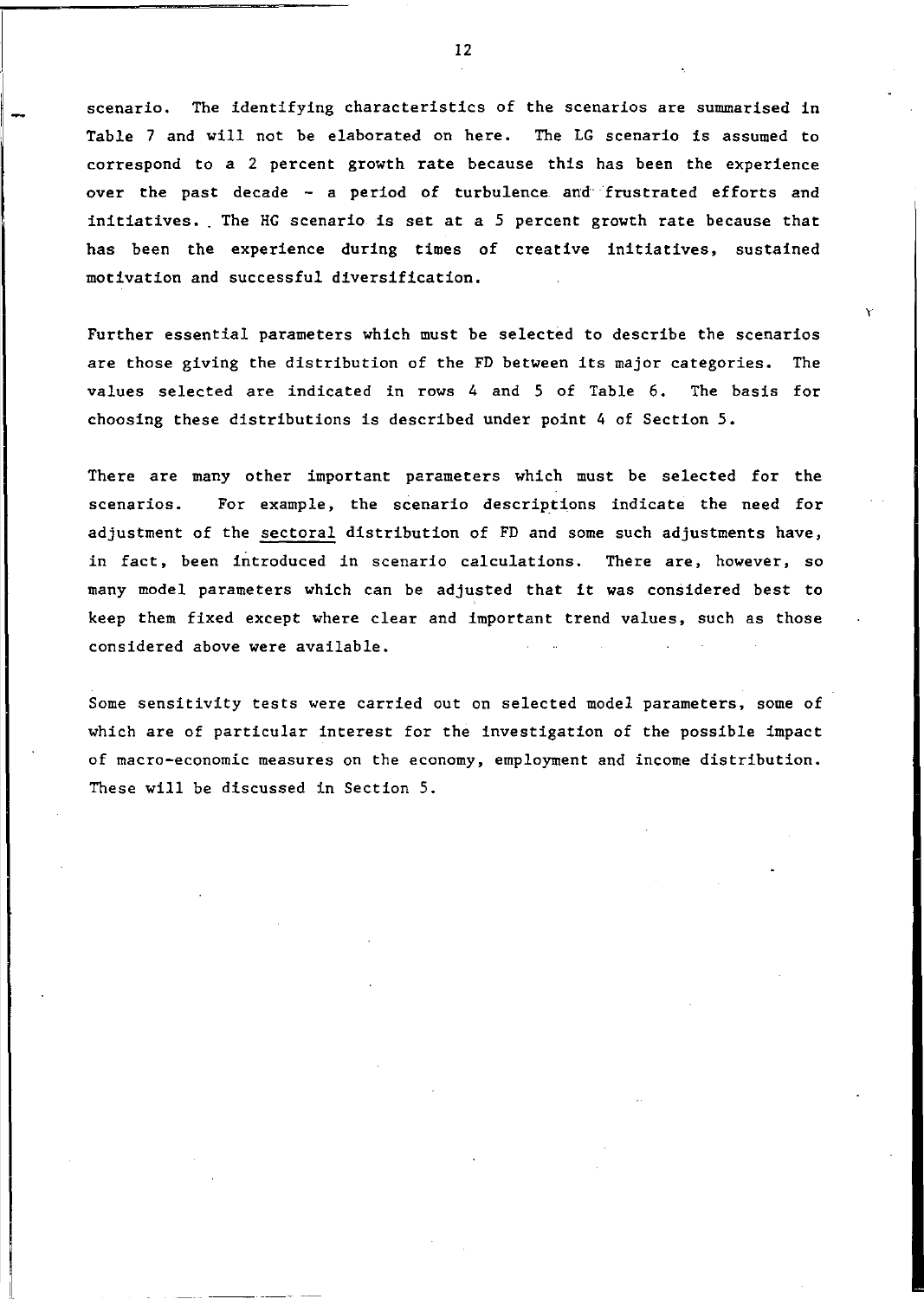# TABLE 7: SCENARIO CHARACTERISTICS

 $\overline{a}$ 

.

| <b>SCENARIO ELEMENT</b>               | LOW GROWTH (2.0 PERCENT)                                                                                              | HIGH GROWTH (5,0 PERCENT)                                                                                                 |
|---------------------------------------|-----------------------------------------------------------------------------------------------------------------------|---------------------------------------------------------------------------------------------------------------------------|
| Overall characteristics               | Slow adaptation; obstructions; disequili-<br>bria enforced or shattered; perverted<br>developments                    | Rapid structural shifts; creative tension; inward<br>industrialisation; pragmatic; interactive; sus-<br>tained motivation |
| 1) Population                         | Emigration (skilled) Whites;<br>Black population explosion                                                            | Skilled White immigration:<br>Black urbanisation with fertility decline                                                   |
| 2) Political environment              | Internal unrest, violence, boycotts;<br>conflict escalation; violent power transfer                                   | No distorting effect; creative tension; conflict.<br>resolution                                                           |
| 3) Education & training               | Brain drain; lack of funds; manpower not<br>upgraded; entrepreneurial breakdown                                       | Education revolution; higher productivity;<br>entrepreneural spirit                                                       |
| 4) Technology                         | High capital/labour ratio; high technology<br>imports; production methods not indigenised                             | Lower capital/labour ratio; small scale product-<br>ion; appropriate technology                                           |
| 5) Income distribution                | Great inequality; ineffective tax structure<br>protection existing wealth; speculation                                | Redistribution; tax reform; successful develop-<br>ment projects; 'social market' economy                                 |
| 6) Employment                         | Low absorption in formal sector; ineffect-<br>ive informal sector;                                                    | Labour intensive; small business and informal<br>sector growth; 'self-help'                                               |
| 7) Government expenditure             | Spending on security, less on 'productive'<br>services: bureaucratisation                                             | Expansion public sector; basic needs projects;<br>social & physical infrastructure development                            |
| Fixed investment<br>8)                | Government up, private down; large export-<br>tied, capital-intensive; no foreign capital                             | Less capital intensive; government up, construction<br>up, machinery down; small projects                                 |
| 9) Private consumption<br>expenditure | Limited market for durables; luxury imports;<br>heavy taxation; inflation hedging                                     | Decline luxury & imported goods; redistribution;<br>high Black spending                                                   |
| 10) Import/Export                     | Export focus on primary products; unstable<br>world prices & demand; no effective import<br>replacement; BoP deficits | Focussed export drives; growth less than GDP;<br>selective import control & substitution:<br>strengthened rand            |
| Regional spread<br>11)                | Stimulated decentralisation; constrained<br>and unstable urbanisation                                                 | Effective urbanisation                                                                                                    |
| Sectoral spread<br>12)                | Less diversified; emphasis mining & mine<br>related spending; defence related spending                                | Growth export industries; construction; goods<br>for social development; basic household goods                            |
| 13) GDP growth                        | 1-2,5 percent; retardation throughout                                                                                 | 4-5.5 percent; flourishing new patterns                                                                                   |

 $\label{eq:2} \mathcal{L}^{\text{max}}_{\text{max}} = \frac{1}{2} \sum_{i=1}^{N} \frac{1}{2} \sum_{i=1}^{N} \frac{1}{2} \sum_{i=1}^{N} \frac{1}{2} \sum_{i=1}^{N} \frac{1}{2} \sum_{i=1}^{N} \frac{1}{2} \sum_{i=1}^{N} \frac{1}{2} \sum_{i=1}^{N} \frac{1}{2} \sum_{i=1}^{N} \frac{1}{2} \sum_{i=1}^{N} \frac{1}{2} \sum_{i=1}^{N} \frac{1}{2} \sum_{i=1}^{N} \frac{1}{2}$ 

 $\bar{z}$ 

ä,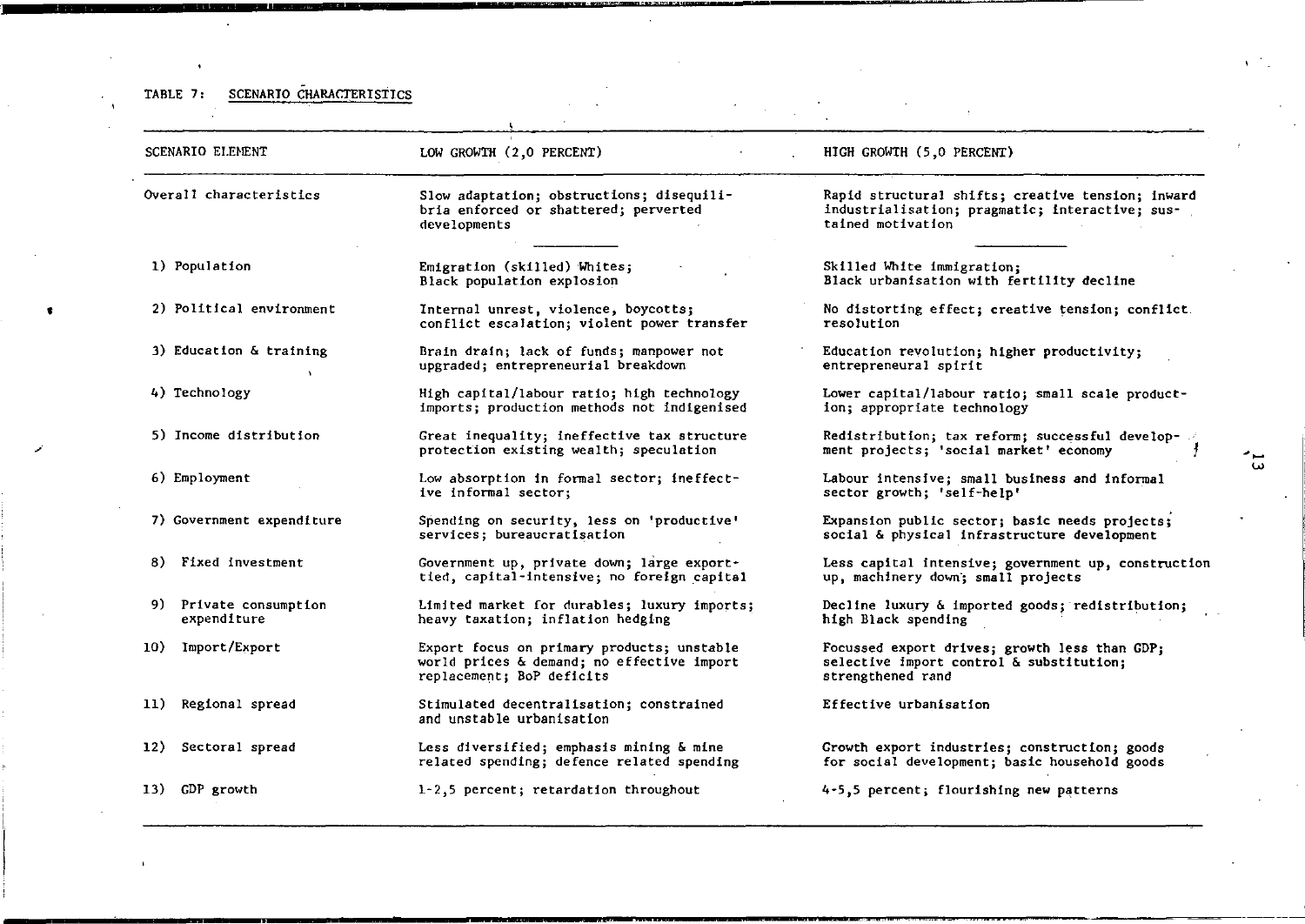4.4 Income and Expenditure Patterns for Alternative Scenarios<sup>\*</sup>

The SAM structure was introduced into the Scenario Evaluation Model (SAMSEM) referred to above and used to estimate PCE distribution patterns for the year 2000 for both the LG and the HG scenarios. Results are shown for the various population groups (but not income classes) in Table SA. Also shown, there are distributions of remuneration employment in the formal economy (EMP), population (POP) and the economically active (EA) population. Values for 1978 are provided for comparison. In Table 8B the PCE, both per worker and per capita, the remuneration per worker, and the ratio EMP/EA are shown for the same model **runs.** 

In both the LG and the HG scenarios there is a shift towards increased Black expenditure but this is considerably greater for the latter. In the case of the LG scenario the shift is not due to increased employment levels of Black relative to White, but rather' to an assumed continuation of trends of increasing remuneration of other-than-White workers.

In the case of the HG **scenario,**  Black employment levels are seen to rise considerably. based on the assumption that levels of employment relative to population size in other-than-Black groups do not rise above the levels of 1978 and that any relative increase in employment is transferred to Blacks. Even so, the level of Black employment relative to the economically active population declines to SS,S percent of the 1978 value by the year 2000 (see Table SB).

Only PCE and remuneration values are provided for the two scenarios in Tables SA and 8B while income distribution data in earlier sections and in Tables 2 to 4 have been specified mainly in terms of Current Income (CI). The reason for this is that remuneration and PCE levels are specified by model and scenario parameters and data, whereas CI is dependent on savings, unearned income and tax levels, as is evident from Table 1. Savings and tax levels are determined by the requirements for government expenditure and fixed investment which are specified by the scenario conditions. However, they can be obtained in many different ways, and not only from private individuals but also from corporate and institutional bodies. Tax and savings of private individuals can be split in many different ways between population and income groups and through direct and indirect means. This is an area which is wide open to exploration for the evaluation of alternative macro-economic measures, but such an investigation has not yet been undertaken.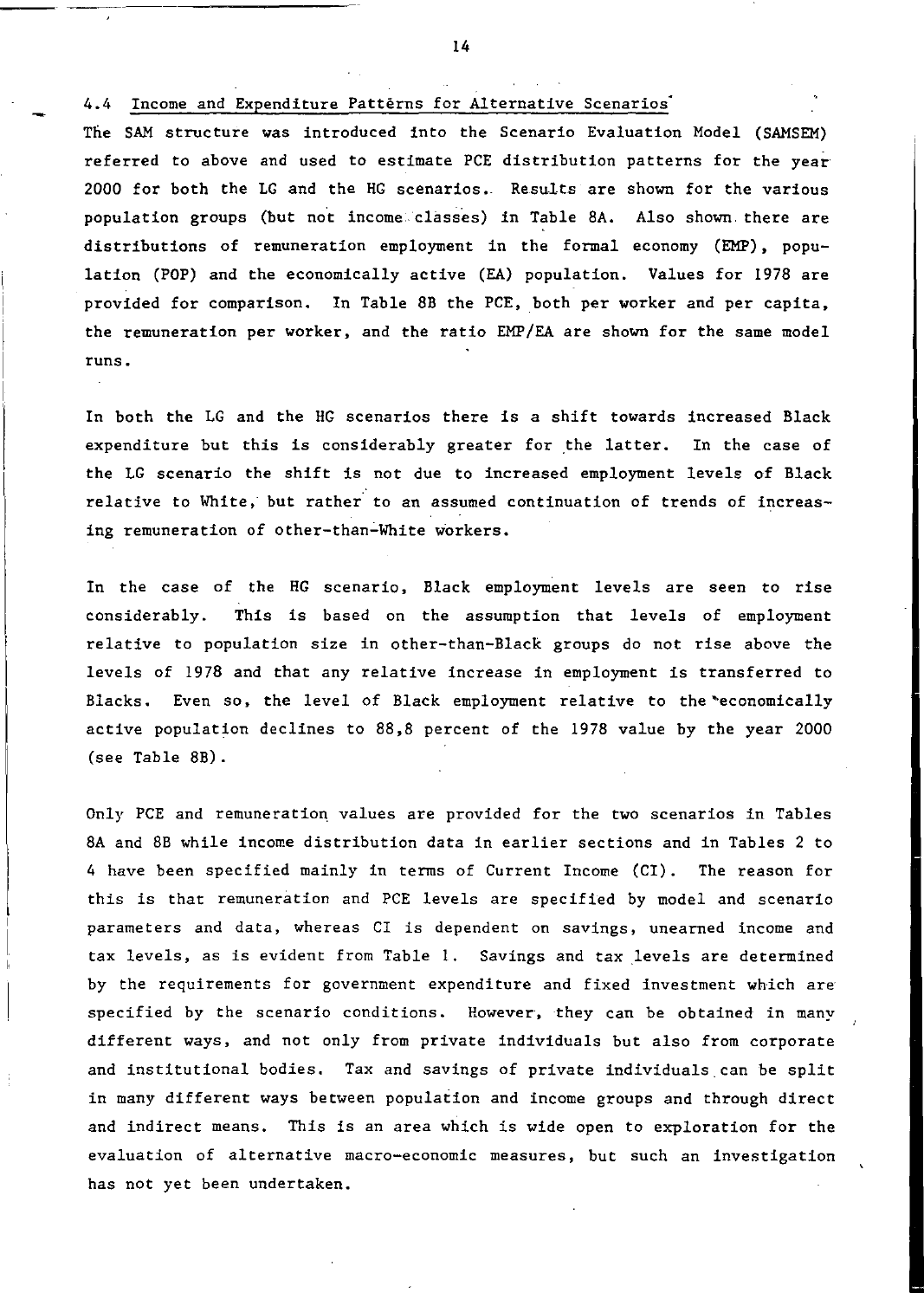TABLE 8A: DISTRIBUTION OF PRIVATE CONSUMPTION EXPENDITURE (PCE). REMUNERATION (REMUN), CURRENT INCOME (CI), EMPLOYMENT (EMP), ECONOMICALLY ACTIVE (EA) AND TOTAL RESULTS CALCULATED FOR THE SAM IN 1978, AND FOR LOW GROWTH (LG) AND HIGH GROWTH (HG) SCENARIOS FOR THE YEAR 2000

|                                                                                                   | PERCENTAGE DISTRIBUTION                                 | TOTAL <sup>1)</sup>                            |                                                |                                                      |                                                            |
|---------------------------------------------------------------------------------------------------|---------------------------------------------------------|------------------------------------------------|------------------------------------------------|------------------------------------------------------|------------------------------------------------------------|
|                                                                                                   | <b>WHITES</b>                                           | <b>COLOUREDS</b>                               | <b>ASIANS</b>                                  | <b>BLACKS</b>                                        | (ABSOLUTE)<br>LEVELS)                                      |
| SAM (1978)                                                                                        |                                                         |                                                |                                                |                                                      |                                                            |
| $\text{cr}^{2)}$<br>REMUN<br>PCE <sup>3)</sup><br>EMP<br>POP<br>EA<br>LG Scenario (2000)<br>REMUN | 62,4<br>57,4<br>57,1<br>23.1<br>16,3<br>$-17.8$<br>44,6 | 7,4<br>8,8<br>8,1<br>10,7<br>9,3<br>9,1<br>9.0 | 3,1<br>3,3<br>3,7<br>2,8<br>2, 9<br>2,3<br>4,6 | 27,1<br>30,5<br>31,1<br>63,4<br>71,5<br>70.8<br>41,8 | 19975<br>14650<br>13020<br>7087<br>27300<br>10260<br>24760 |
| PCE<br>EMP<br>POP<br>EA<br>HG Scenario (2000)                                                     | 45,0<br>21,4<br>12, 2<br>14.3                           | 8,0<br>12,8<br>7,8<br>8.5                      | 4,2<br>3,5<br>2,5<br>2,1                       | 42,8<br>62.3<br>77.5<br>75.1                         | 19047<br>8107<br>44860<br>17920                            |
| <b>REMUN</b><br>PCE<br>EMP<br>POP<br>EA                                                           | 38,2<br>37,6<br>18,4<br>12, 2<br>14,3                   | 6, 9<br>5,9<br>9,9<br>7,8<br>8,5               | 3,3<br>3,7<br>2,6<br>2,5<br>2,1                | 51,6<br>52,8<br>69,1<br>77.5<br>75,1                 | 33123<br>30907<br>10954<br>44860<br>17920                  |

Source: CI. REMUN PCE and EMP calculated from results of SAMSEM model. EA and POP values from Grobbelaar (1983. 1984).

Notes:

1. CI. REMUN and PCE totals in 1975 R millions; EMP. POP and EA in thousands of people.

- 2. CI depends on tax and saving levels which are not specified for the LG & HG scenarios.
- 3. The total PCE relates only to consumption expenditure on goods produced in the formal economy. It excludes sales tax, payments to domestic servants and imported goods (see Table 1).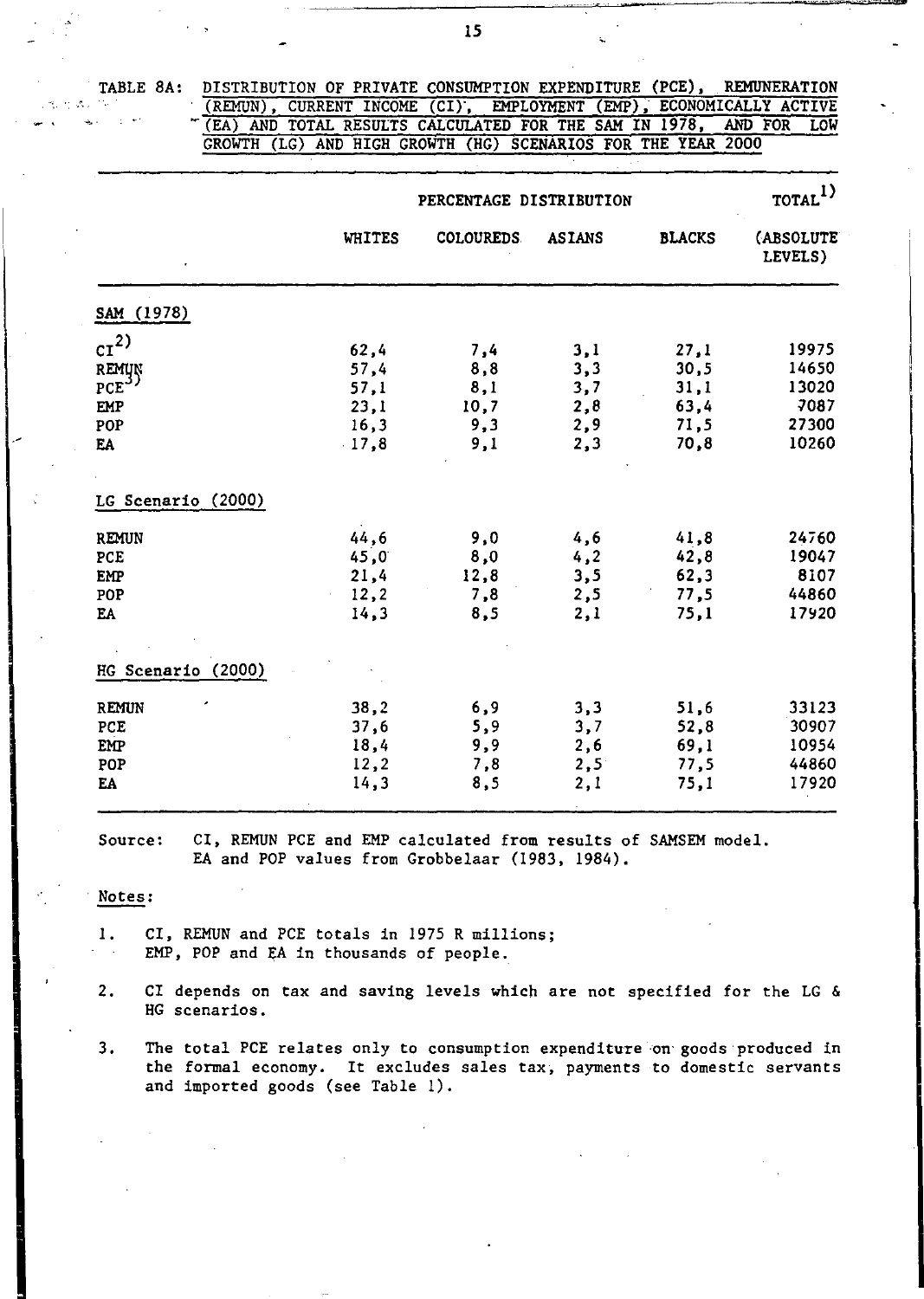|                                                                                        | POPULATION GROUP                       |                                          |                                        |                                       |                                       |  |  |
|----------------------------------------------------------------------------------------|----------------------------------------|------------------------------------------|----------------------------------------|---------------------------------------|---------------------------------------|--|--|
|                                                                                        | <b>WHITES</b>                          | <b>COLOUREDS</b>                         | <b>ASIANS</b>                          | <b>BLACKS</b>                         | <b>AVERAGE</b>                        |  |  |
| SAM (1978)                                                                             |                                        |                                          |                                        |                                       |                                       |  |  |
| EMP/EA<br>REMUN per worker<br>PCE per worker<br>PCE per capita                         | 0.934<br>5140<br>4540<br>1695          | 0.882<br>1700<br>1390<br>329             | 0,888<br>2440<br>2430<br>531           | 0.633<br>990<br>900<br>190            | 0.691<br>2070<br>1840<br>493          |  |  |
| LG Scenario (2000)                                                                     |                                        |                                          |                                        |                                       |                                       |  |  |
| EMP/EA<br>$EMP/EA$ rel to 1978<br>REMUN per worker<br>PCE per worker<br>PCE per capita | 0,677<br>0.725<br>6370<br>4940<br>1563 | 0,683<br>0.774<br>$-2150$<br>1470<br>423 | 0,741<br>0.834<br>4010<br>2820<br>711  | 0,373<br>0.589<br>2050<br>1610<br>229 | 0,452<br>0.654<br>3050<br>2350<br>416 |  |  |
| HG Scenario (2000)                                                                     |                                        |                                          |                                        |                                       |                                       |  |  |
| EMP/EA<br>EMP/EA rel to 1978<br>REMUN per worker<br>PCE per worker<br>PCE per capita   | 0.788<br>0.844<br>6280<br>5770<br>2125 | 0,716<br>0,812<br>2110<br>1680<br>517    | 0.741<br>0,839<br>3840<br>4020<br>1038 | 0.562<br>0,888<br>2260<br>2160<br>470 | 0.611<br>0,884<br>3020<br>2820<br>689 |  |  |

## TABLE 8B: 'RELATIVE VALUES FOR EMPLOYMENT, REMUNERATION AND PRIVATE CONSUMPTION EXPENDITURE\*

Source: Calculated from values in Table 8A.

Notes: \* See notes for Table 8A. REMUN and PCE values are expressed in 1975 Rands per year per person.

### 5. PARAMETRIC SENSITIVITY OF THE ECONOMY

The SAM model uses input-output, national accounts, employment, income and expenditure data. Time trends for many of these are also provided. All this adds up to a very large number of data items, each of which can in theory be varied so that the sensitivity of every economic variable of interest can be tested against it. In practice this cannot be done without expending an unreasonable amount of time and effort even when simplified and systematised methods are used (West, 1981). Furthermore most parameters are not responsive to variation by macro-economic manipulation and we shall therefore only look at a few cases of special interest.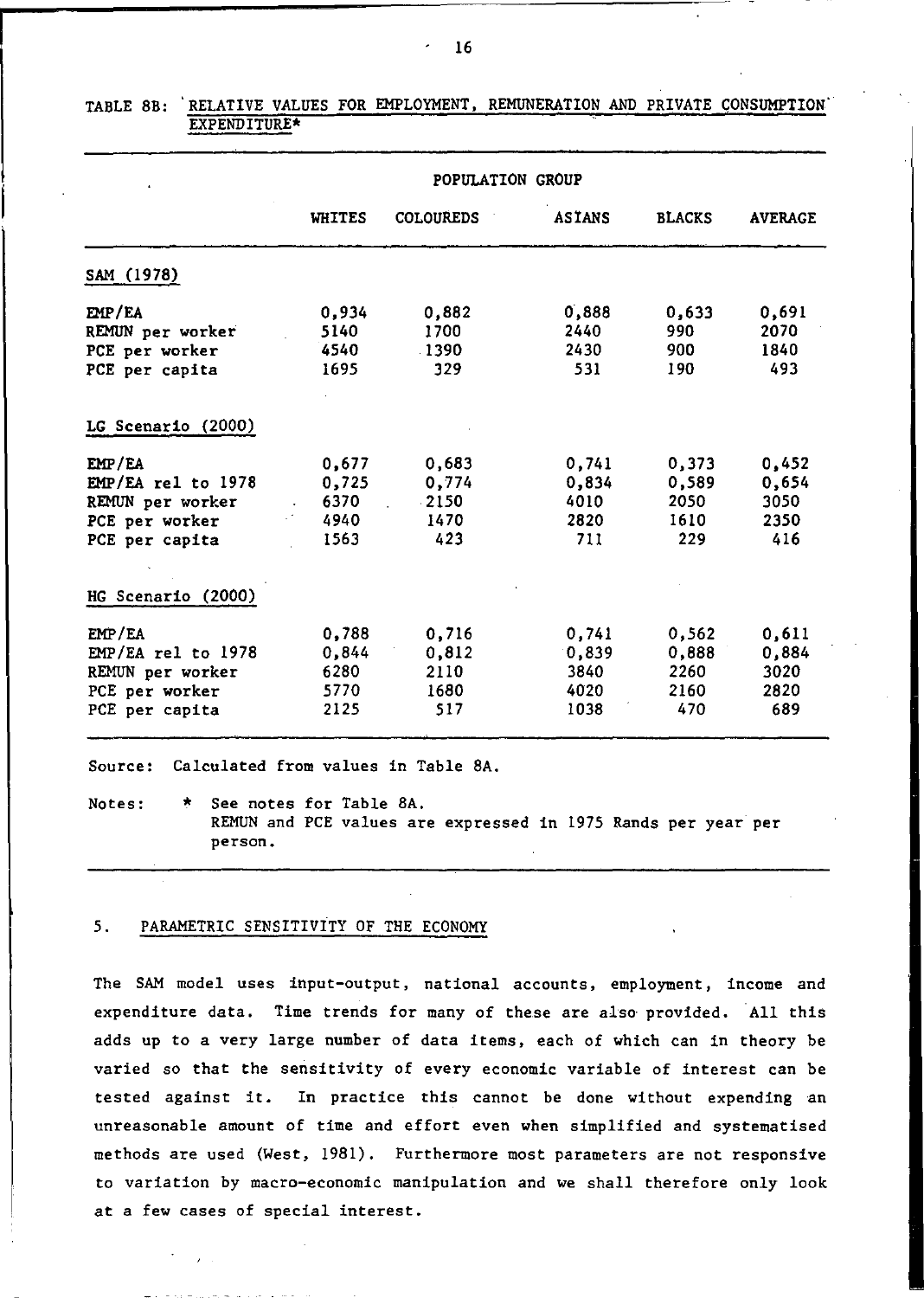We have seen that certain significant trends are at work in the economy such as' the trend towards a decreasing employment/GDP (or *E/G)* ratio, increasing .wage rates, redistribution of income away· from Whites, and a shift in the distribution of FD categories such as PCE relative to total FD. Before proposing any macro-economic measures it. is useful to evaluate the sensitivity of the economy to the adjustment of such trends.

1. Income redistribution:

'The sensitivity of the economy to income redistribution was explored in Section 3 and Tables 4 and 5. It will therefore not be considered again here $^{1)}$ .

2. Freezing of *employment/GDP (E/G)* ratio at 1985 levels:

The most significant effect in this case is on employment and wage rate levels. Employment would increase by 39,0 percent by the year 2000. This would be adequate to cope with the natural increase in the economically active population if the economy were to grow at a rate of about 2,9 percent per annum. Of course, when employment increases but the growth rate of GDP remains constant, income per worker has to drop by the same relative amount, i.e. 39 percent. White per capita income levels would then be 16,8 percent below 1978 levels while Black levels would still be 53,7 percent higher than in 1978.. The stabilisation of the *EIC* ratio would require a major departure from existing trends in the economy and in particular in the technology of production. This would introduce many factors into the model data structure which have not so far been considered.

3. Freezing remuneration at 1985 levels:

The main effect of this assumption is a halt in the increasing spending power of Blacks. Instead of commanding 40,3 percent of the PCE by the year 2000 (for surprise-free extrapolation) this share is restricted to 32,4 percent. One would expect, however, that employment levels might rise relatively, promoting economic development along the lines considered under the previous point.

1) It should be mentioned that in all scenario extrapolation runs it was . assumed that unemployed people and their dependants would have incomes distributed equally- between the lowest two income classes as specified for the 1978 SAM (see Table 2). This income could be considered as derived from transfers from other income classes, either as household transfers or through informal sector activities.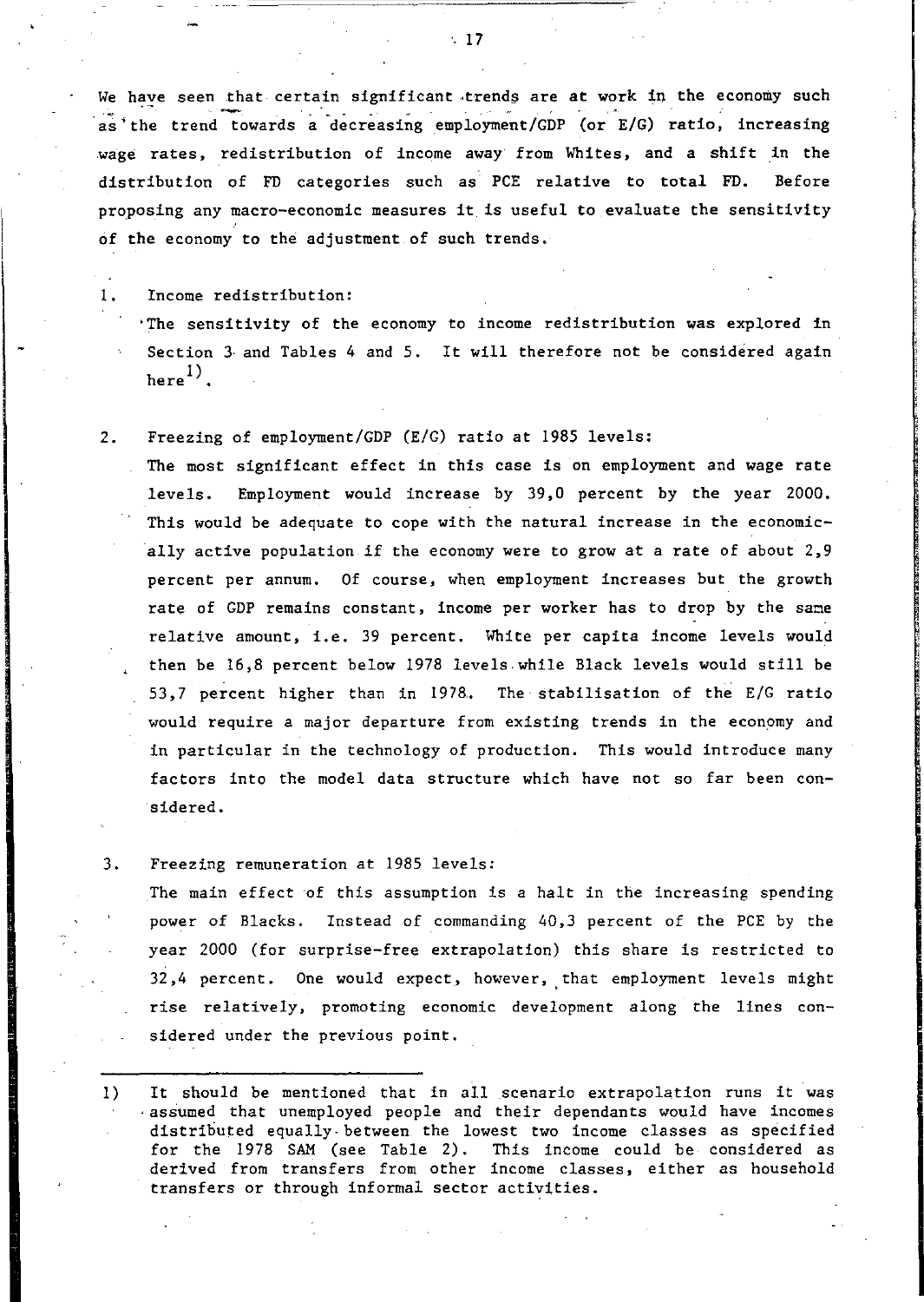4. Redistribution of final demand:

Comparison of rows 2 and 3 in Table 6 shows that a significant shift is occurring in the distribution of FD between its various categories. In the HG scenario it is assumed that this direction is shifted drastically to that indicated in the fifth row. The value of  $16,0$  percent for GDI is in line with a long-term trend value of investment intensity corresponding to about the year 1960 and also with the HG assumptions of lower capital intensity and simpler or appropriate technology (see Table 7).

A point that immediately arises when such a low level of investment is assumed for a high growth scenario is that it would be expected that high growth would require a high level of investment. It can be shown, however, (Roukens de Lange et aI, 1986) that the level of investment is much less sensitive to the economic growth rate than to the economic life time or rate of obsolescence of investment goods. Calculations carried out using a simple model indicate that values for the ratio of investment requirements to GDP *(IiG)* increase by about 15 percent when the growth rate of the economy is increased from 2 to 5 percent per year. On the other hand the investment requirements increase by about 85 percent when the life time of capital is halved from 10. to 5 years. This result indicates that what is generally seen as an increasing capital intensity in recent years may in fact have been more closely related to rapid obsolescence of capital goods as a result of technological change rather than to a real increase in operating capital investment per unit production. The relatively overpriced Rand (related to high gold prices), low interest rates and the generous capital depreciation allowances of the past 10 to 15 years would certainly have contributed to this. On the other hand the current low value of the Rand and the phasing out of capital investment allowances will encourage a reduction in spending on fixed investment.

The government expenditure (GE) is assumed to rise for both the LG and the HG scenarios, in the former case presumably mainly as a .result of a relative increase of expenditure on security and in the latter case as a result of increased community services. It is important. to recognise that most government spending is actually in terms of remuneration and welfare payments which do not resort to GE but affect the PCE. The source of these payments is, in terms of the model, that of taxation, and this will have a macro-economic effect on the economy through its income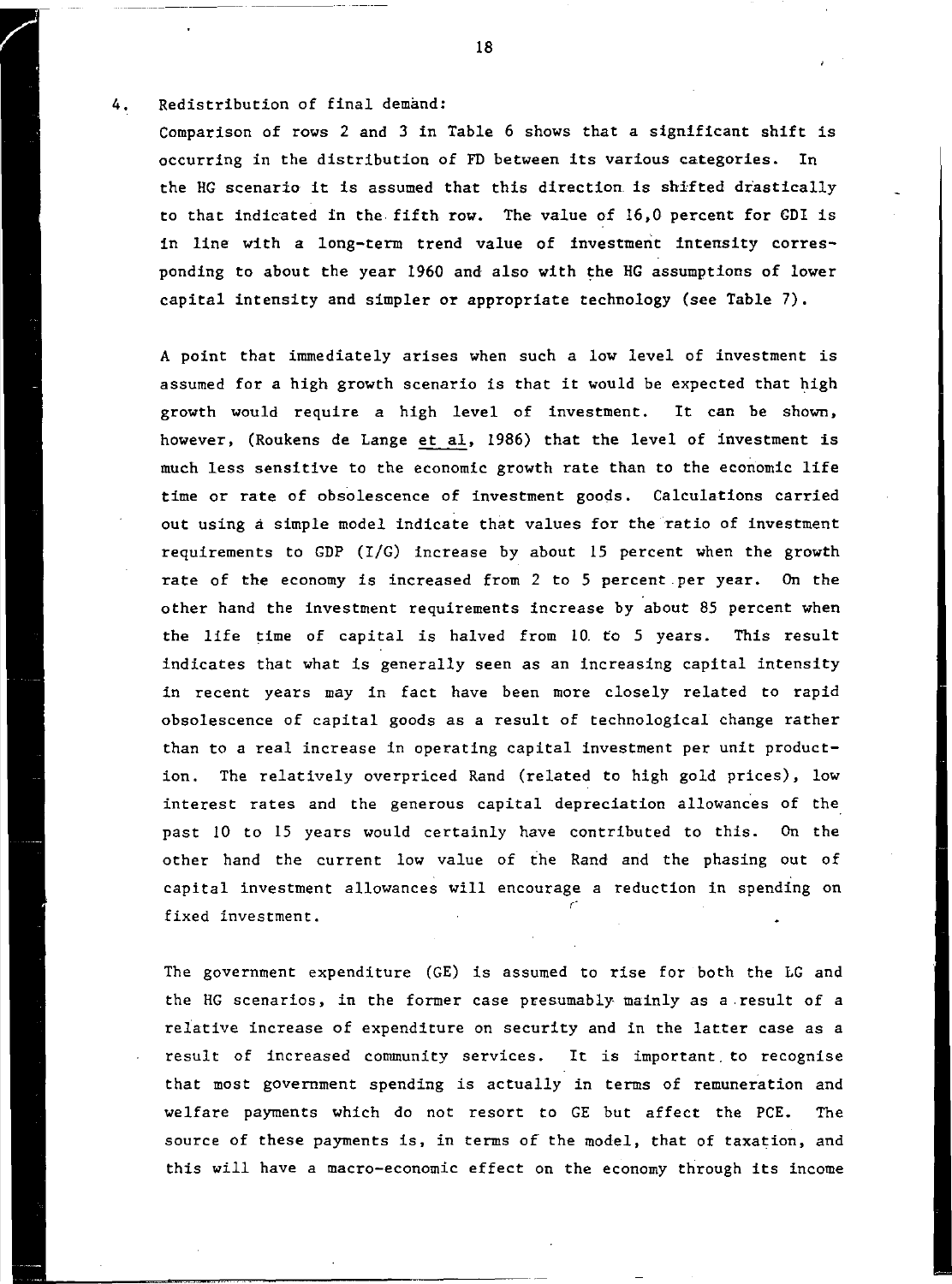redistribution and employment effects. Another form of government spending occurs through the gross domestic investment (GDI) component. This could be in the form of public works projects which would also have a significant effect on employment and the performance of the economy. Such effects will be explored in the next section.

The assumption is made that exports will be relatively lower for the HG than for the LG scenario, and imports will decline commensurately to keep a long-term Balance of Payments (BoP). Although this aspect will not be explored in this paper it allows for the possibility of ma'cro-economic policy exploration in the foreign trade regime.

The decrease in exports and investment in the HG scenario is compensated for by a relative increase in PCE which will of course be distributed differently by population group and by sector, and which, by the nature of the technology associated with the HG scenario, will be qualitatively different and presumably have more of a 'Third World' flavour.

The overall effect on the economy and income distribution of the distribution of FD has been tested in the context of LG and HG scenario runs. Some results are presented in Tables SA and BB. For a true sensitivity analysis it would be necessary to look at the effect of each component separately.

### 6. MACRO-ECONOMIC MEASURES

We have not so far considered how changes in trends can be brought about in the economy. Certain trends will change as a result of natural pressures such as the exchange rate or externally imposed conditions such as sanctions. Macro-economic policy measures such as restructured taxation, social welfare payments and government financed development projects will directly affect the direction of development of the economy. Other measures such as depreciation allowances, employment and export ·subsidies, import duties and controlled interest rates will have a more indirect effect on the sort of parameters which were considered in the previous section. There will be lags and elasticities in the response of the economy. This is not the concern of this paper which is limited to the evaluation of structural effects and specific assump- tions about the nature of the response of the economy.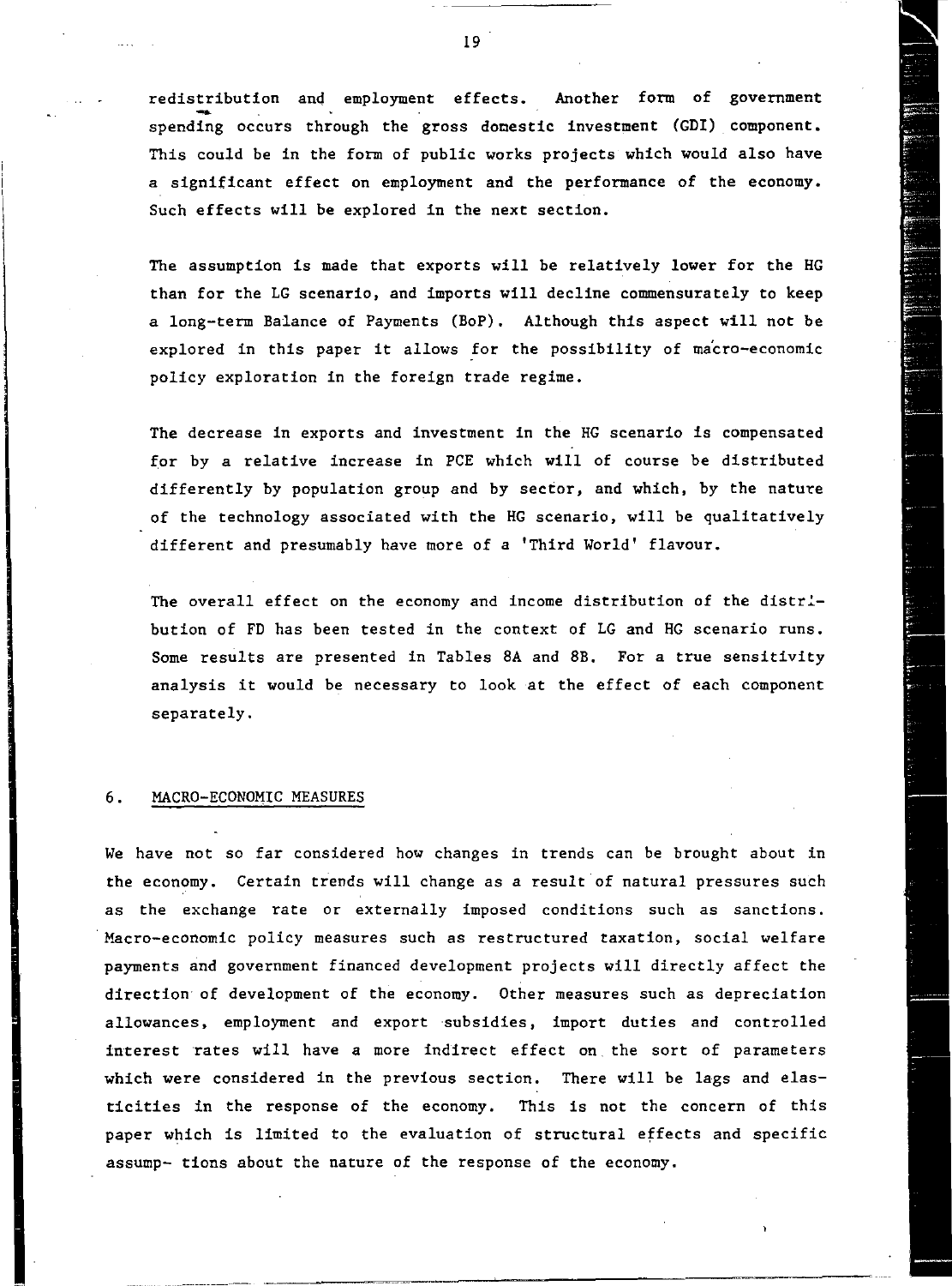A number of runs investigating the effects of various economic measures have been carried out, two of which will be briefly described and analysed here. Much more work can be done but it is important not to race ahead and come to hasty and misleading conclusions. There are many possible traps, and results, must be analysed in the light of' a- thorough understanding of both the character of the model and of all the realities affecting the case being investigated. The model can help to indicate relative magnitudes and sensitivities but it -is dangerous to use it without a full appreciation of all the issues at stake, including those not encompassed by the model. Interaction between model results and a broad understanding of the economic system can be very helpful in creating deeper insight and allowing better judgement in making macro-economic policy decisions.

The first run relates to run 5 of Tables 4 and 5 in which payments transferred by Government to Blacks are increased by a factor of ten. The results presented in Table 5 are based on the assumption of a fixed level of GDP. Comparison with SAM conditions indicates a significant increase in PCE despite a decrease in remuneration and an increase in savings. This seems unrealistic and requires a more careful look at the model. What has actually happened is that the increase in government expenditure is not balanced by an increase in government income, and in obtaining a solution for the system other government expenditure items are decreased proportionally. The solutions obtained do not show this up, nor do they indicate what the consequences of reduced government expenditure in other parts of the economy might be. Deficit financing is of course possible, but this must be extracted either from the economy or from loans abroad. The assumption made here is that a balance in government income and expenditure must be maintained in the long-term. To compensate for the demand made on government spending through transfer payments to Blacks, taxes must therefore be raised.

A run was carried out in which direct taxes on Whites were increased by an amount equal to Black transfers. In this case a more plausible combination of variations in VA and FD components was obtained compared to those of run 5 of Table 5 (GDP is again assumed unchanged).' The run results indicate a slightly higher level of wages and lower level of saving. In terms of FD components there is a more modest increase in PCE matched by a slight decline in exogenous FD (i.e. a combination of fixed investment, exports and some other smaller items). Government income is up by a large 7,62 percent but this includes the increase in White taxation which is transferred to Blacks and

 $20<sub>2</sub>$ 

 $~^+$ 

/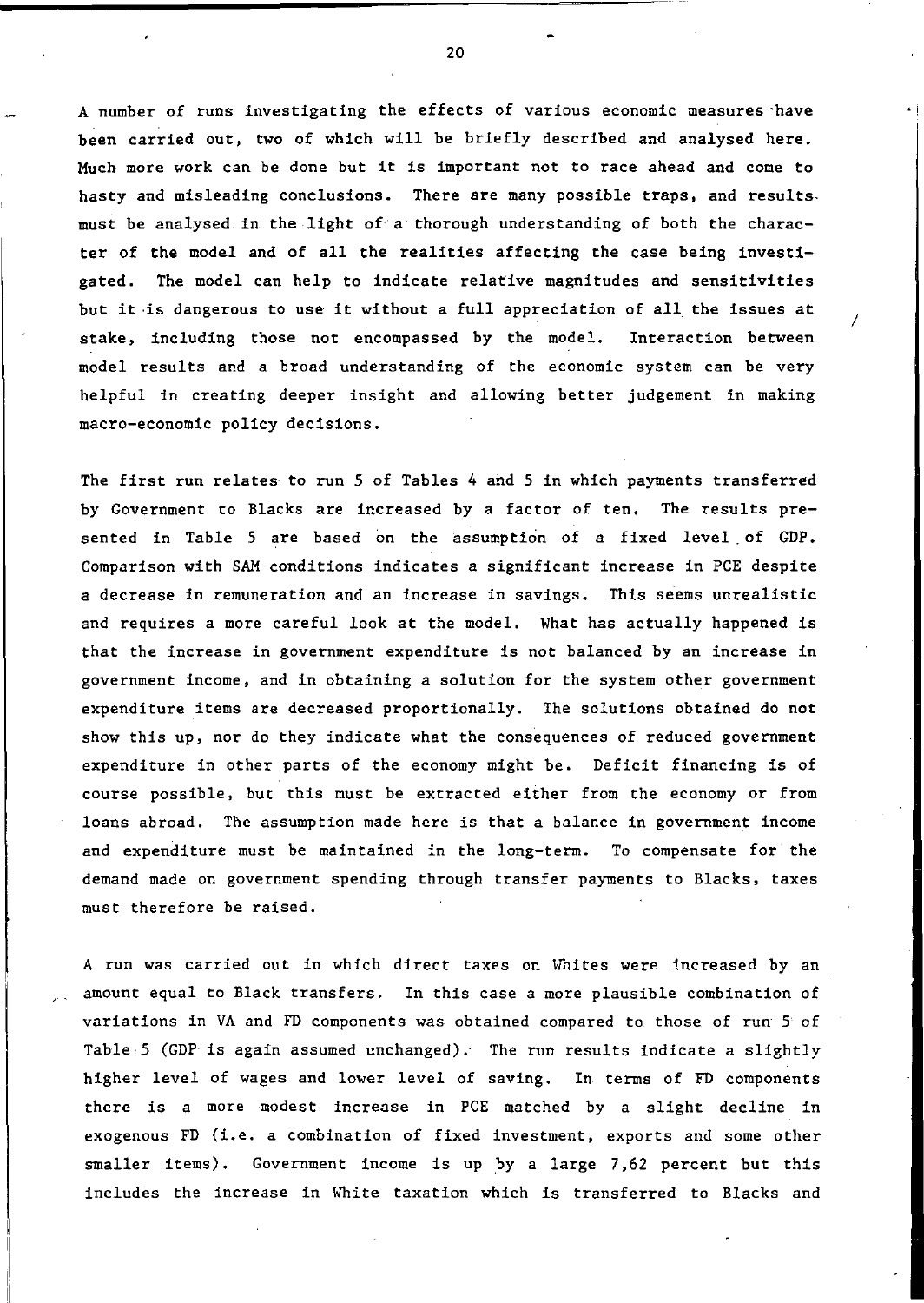which does not contribute to FD. The most significant effect is on the distribution of PCE. The White share declines from 57,1 percent for the pure SAM data to 55,6 after the first stage of redistribution to Blacks and down further to 54,3 percent after increasing White taxes. There is a matching shift in Black PCE and a small adjustment for Coloureds and Asians. Another noteworthy effect is an increase in the share of VA for sectors supplying Black consumer goods, and a corresponding decrease in White-dominated sectors. For example, Agriculture grows by 1,01 and Clothing by 1,69 percent. On the other hand the sector Fabricated Metals and Machinery is down by 0,40 percent and Finance by 1,02 percent (c.f. run 5 of Table 5).

The second investigation explored here is concerned with stimulating the economy and creating employment through Public Works Programmes (PWP). Recently the government has allocated R600 million to a special employment programme, R280 million of which is to be spent on PWPs (Barker, 1986). A run was carried out on the model in which the impact of this spending (deflated to match the 1975 prices used in the model) in the construction sector was evaluated. When the results of the run are compared on the basis of fixed GDP their impact is much as might be expected and small in their effect. Mcst economic variables are affected by less than 0,1%. The most notable effects occur in the construction sector itself which grows by 2,0 percent, and in the. non-metal minerals sector which, as a result of indirect demand generated for building materials, grows by 1,17 percent. All these values are quite small because of the relatively small scale of the project, which represents only about 5 percent of the total investment by government in construction in 1978. In specifying the run conditions no allowance was made for the fact that the PWP programme would probably be more labour intensive with a higher level of Black labour than the average construction project. This aspect could be explored further in more specifically orientated model runs.

In the run explored here the most important effect to be investigated is that of the stimulation of economic growth and employment. If it is assumed that all PWP investment is fully applied to increase exogenous FD without replacing existing investment and employment, the run results indicate a growth in GDP of 0,53 percent, 0,29 percent of which is due to the direct effect of increasing final demand by R280 million. The total increase in employment is found to 0,63 percent.

 $-21$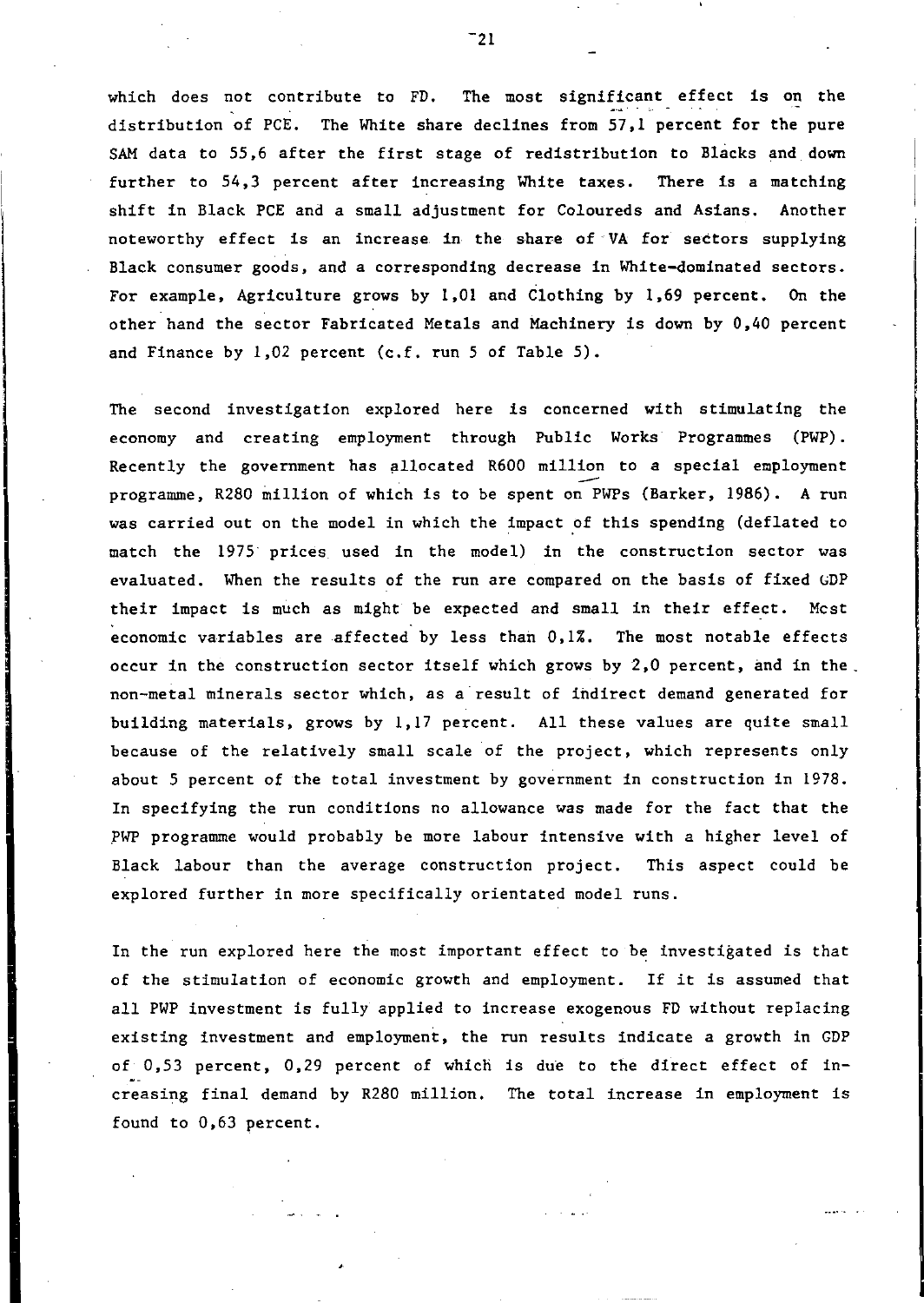### 7. ECONOMIC GROWTH RATE

In Section 4.3 both a low and a high growth scenario were considered and in Table 7 the identifying characteristics of these two scenarios were summarised. These considerations were expressed in terms of qualitative economic and human attitudinal characteristics rather than in terms of specific economic policies and parameters. We shall now take a closer look at these latter factors.

Currently indexes such as those of volume of production or composite business cycle indicators (S.A. Reserve Bank, June 1986) are depressed, indicating a very low level of demand, low productivity and a resultant low level of GDP. Under present conditions, any economic policy which stimulates the demand for locally produced goods will raise the level of GDP without any immediate investment requirements. Public Works Programs (PWPs) should be very effective in raising economic activity because wages and salaries will tend to be directed towards lower income groups and be spent immediately, thus generating a big multiplier effect. In a recent paper, Abedian and Standish (1986) therefore recommend PWPs as particularly effective for stimulating a recovery in the economy and generating employment.

Presently there is excess monetary liquidity in the economy in the sense that there is a high level of savings relative to investment demand, particularly through institutional savers. This flow of funds is now being directed largely towards a probably overpriced share' market and is not being used for investment. It could, however, be well utilised to finance infra-structure development and basic needs, but this would require specific policy measures to direct investments this way and would imply significant deficit financing' by government, probably coupled to artificially low level interest rates.

It is possible for Government to simply spend on relief in the many areas of great need in the country and in this way to stimulate demand in the economy. Sooner or later the existing capital stock would be fully utilised and' more investment would be required. It is therefore obvious that PWPs should be directed as far as possible to self-help projects and capital creation, whether physical or human. It is very important to recognise that not all investment is of equal value. For example, there is a very significant difference in the impact of investment spending on construction relative to manufactured goods in terms of characteristics such as import content, employ-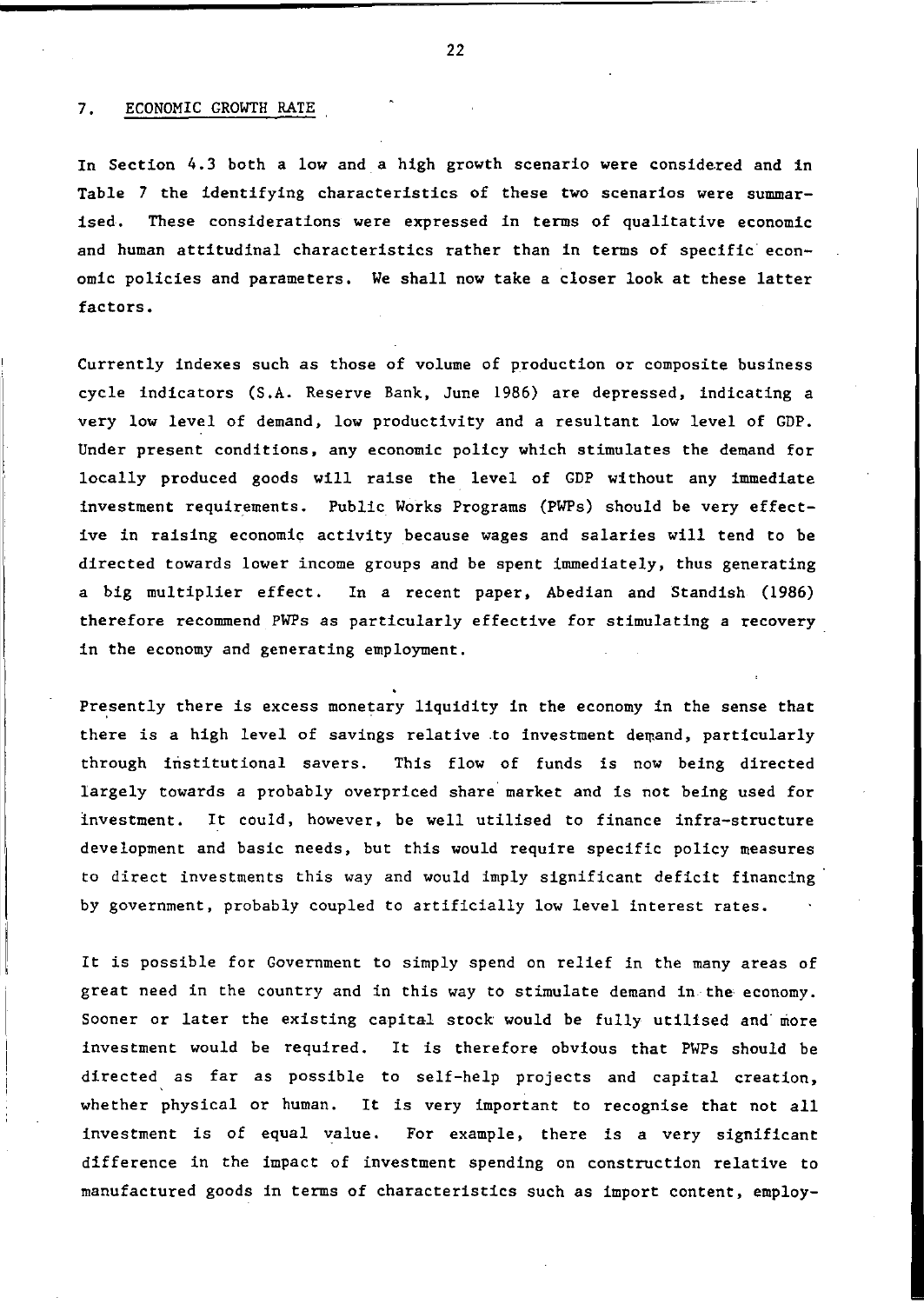ment creation, human skill requirements, etc. What.is perhaps even more important to consider is the social utility of the investment, its life time and its ability to create further employment opportunities.

### 8. CONCLUSIONS

A social accounting matrix (SAM) provides a very broad structural and data basis of the economy and can be used in a model to evaluate the economy-wide effects of trends and macro-economic policies. A wide range of conclusions can pe drawn from the computer runs and calculations carried out on such a SAM based model and a brief outline of such conclusions is provided here. Many of these are still tentative and much research remains to be done to combine interactively the calculation power of the model with a broad understanding and knowledge of economic and social realities. Such an interactive process can result in a deeper and more specific quantitative understanding of the forces at work in, or imposed upon the economy.

The analysis of income distribution data provided by the SAM provides evidence of the extent of maldistribution of income, and hence of poverty in South Africa. The Gini' coefficient calculated for the total population is 0,66 which is the highest out of 57 countries for which data are available. Not only is the income distribution skew for the population as a whole but also within the Black population itself. Its Gini coefficient of 0,55 ranks with the highest, although it is not untypical for developing countries. On the other hand the Gini coefficient of 0,39 for the White population only is fairly typical of those for Western democratic countries.

Runs carried out on the artificial assumptions of a population with either a completely White or a completely Black income and expenditure pattern indicate that there are clearly desirable features associated with the latter. For the same level of GDP, total employment and Black employment are respectively 12,9 and 14,0 percent higher, imports are 5,,0 percent lower and PCE is 23,6 percent higher. Government income, however, is down by 27,5 percent and savings, by 8,5 percent, and it is not clear whether a Black pattern would allow adequate Government services and investment to be provided with which to run the economy and the country. Other comparative values are those for value added by the agricultural sector which would be 40,5 percent larger, and for the financial sector which would be 35,4 percent smaller. Although the model does

'""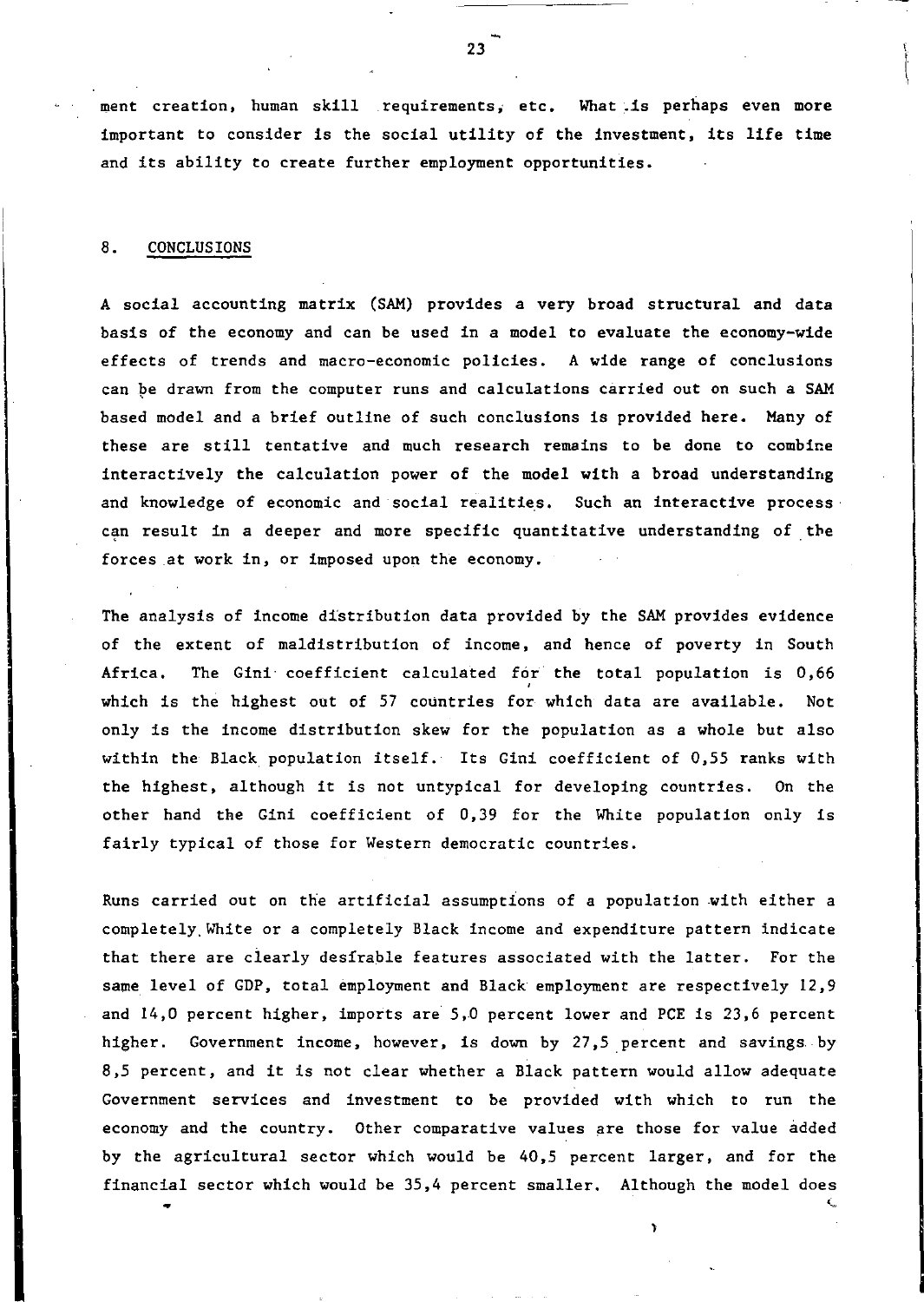not give a direct indication of growth potential, the higher level of consumer demand would stimulate growth of the economy as a whole and reduce poverty.

Several mechanisms for income redistribution have been tested. If government transfer payments to Blacks' (e.g. pensions and unemployment benefits) were to be increased ten-fold (to a level of 81 percent of total transfer payments to Whites), the Black share of private consumption expenditure (PCE) would increase from 31,08 to 32,94 percent of the total (see Table 4). A further run, not considered before, indicates that if the transfer were to be made at the expense of the White taxpayers, this share would increase to 33,9 percent.

Projections of trends over the past 10 to 15 years indicate an, increase in wage' income per worker in other-than-White groups which results in income redistribution. If a low growth (LC) scenario of 2 percent annual growth in GDP is assumed, the White share of PCE declines from 57,1 to 45,0 percent by the year 2000. For a high growth (HG) scenario of 5 percent annual growth, this share is reduced further to 37,6 percent, even though the per capita level of PCE of Whites still rises by 25,4 percent. The difference between the low and high growth scenario is' not due to wage levels, which are assumed the same in both scenarios, but to employment levels. For the LG scenario these are projected to decrease for Blacks from 63,3 percent of the economically active (EA) population in 1978 to 37,3 percent by the year 2000. Even for the HG scenario the share of the EA population involved' in the formal economy declines, but only to 56,2 percent.

Given the high and growing levels of unemployment it is likely that a continued rise in remuneration per worker will not materialise and a projection assuming wage income per worker fixed at 1985 levels indicates that the Black share of PCE would be restricted to 32,4 percent for an otherwise 'surprisefree' extrapolation. On the other hand market and socio-political forces, as well as macro-economic policies, could promote more labour intensive practices. A projection carried out on the assumption that the long-term downward trend in the value of the ratio of employment to GDP were to be stabilised in 1985 indicates that employment would be relatively 39 percent higher by the year 2000. White per capita income levels would decline by 16,8 percent while Black levels would be 53,7 percent higher.

In considerations of poverty and redistribution of income the question of which factors promote economic growth is absolutely crucial. In the LG (2%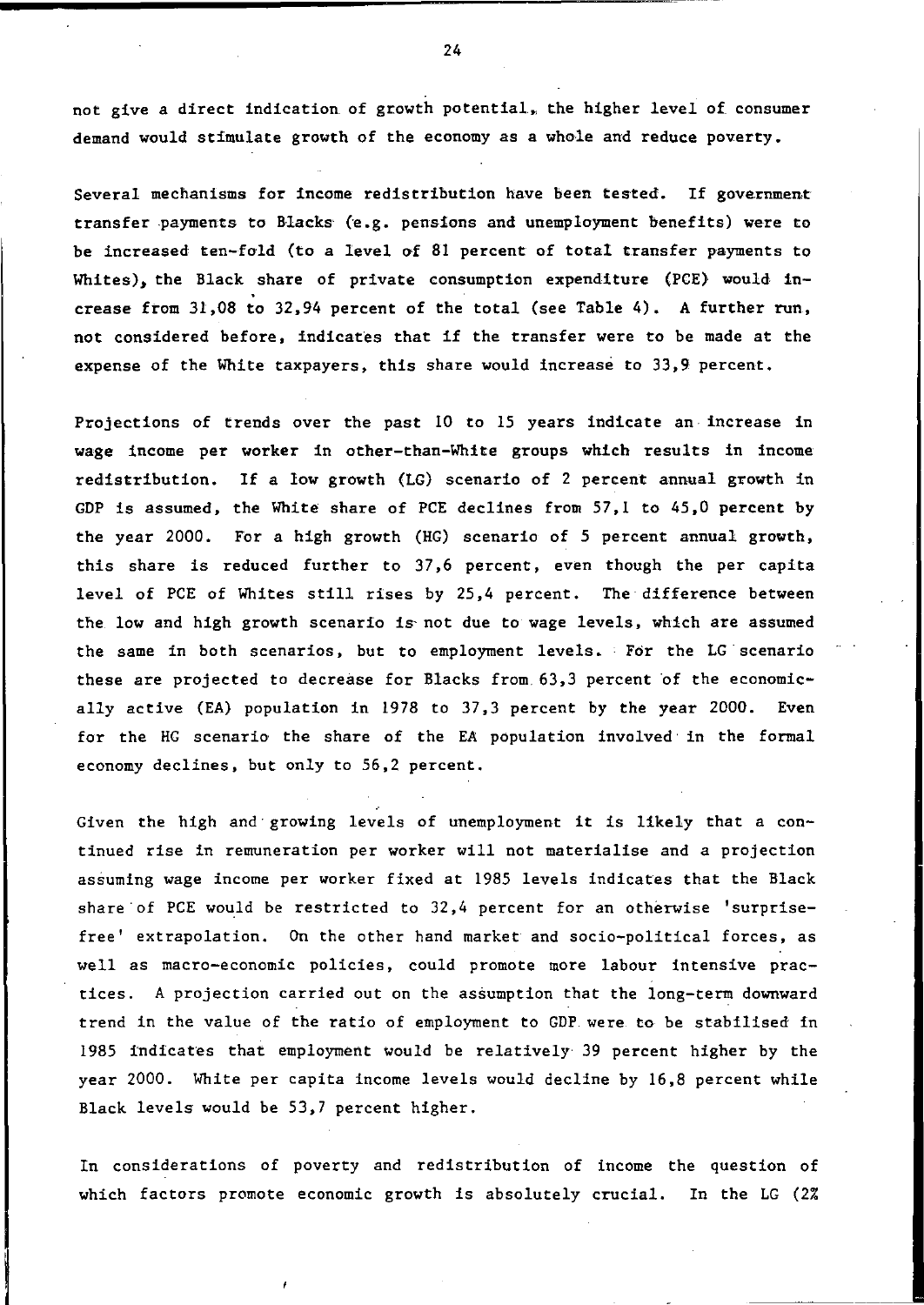p.a.) scenario it is assumed that trends observed in the economy over the past decade - and for many aspects those for the entire post World War II period will persist to the year 2000. This implies increasing capital intensity resulting in the fraction of GDP spent on investment increasing from a trend value of 19,1 percent in 1978 to 23,4 percent by 2000. This occurs mainly at the expense of PCE. The scenario also implies lower employment, though higher skill level requirements, more imports of high technology and luxury goods, and almost certainly a highly unstable socio-political environment. In the HG (5% p. a.) scenario, technology and investment are assumed to become less capital and more labour intensive, and the rate of obsolescence of capital goods declines. The expenditure on investment is assumed to decline to about 16 percent of final demand, corresponding approximately to trend levels for 1960. The decline in investment is matched by an increase in PCE, which is assumed to stimulate demand and hence the growth rate of the economy.

The effect of a special programme for employment creation, which was recently brought into effect and in which the government has allocated an amount of R280 million to public works programmes, has also been investigated by the model. Its effects on the economy in terms of redistribution are relatively small but its effects on growth stimulation could be significant. Although the amount spent represents only 0,29 percent of the (1978) GDP, its growth effect could be 0,53 percent on GDP and 0,63 percent on employment. These values are based on the assumption that final demand is *increased* by the full R280 million. Much of the investment would be introduced into the econumy through the construction sector but with industrial support effects in other industries.

The SAM *model* used in this investigation is not a growth model although it has been combined interactively with trend projections. It is clear from other considerations that the quality and life time of fixed investment is of vital .:importance in determining the growth potential of the *economy.* The development of a dynamic model could help provide quantitative insight into the sensitivity of economic growth to the characteristics of fixed investment. It could thereby provide clearer guidance on the impact of macro-economic measures and investment programmes on the development of the economy and the relief of poverty.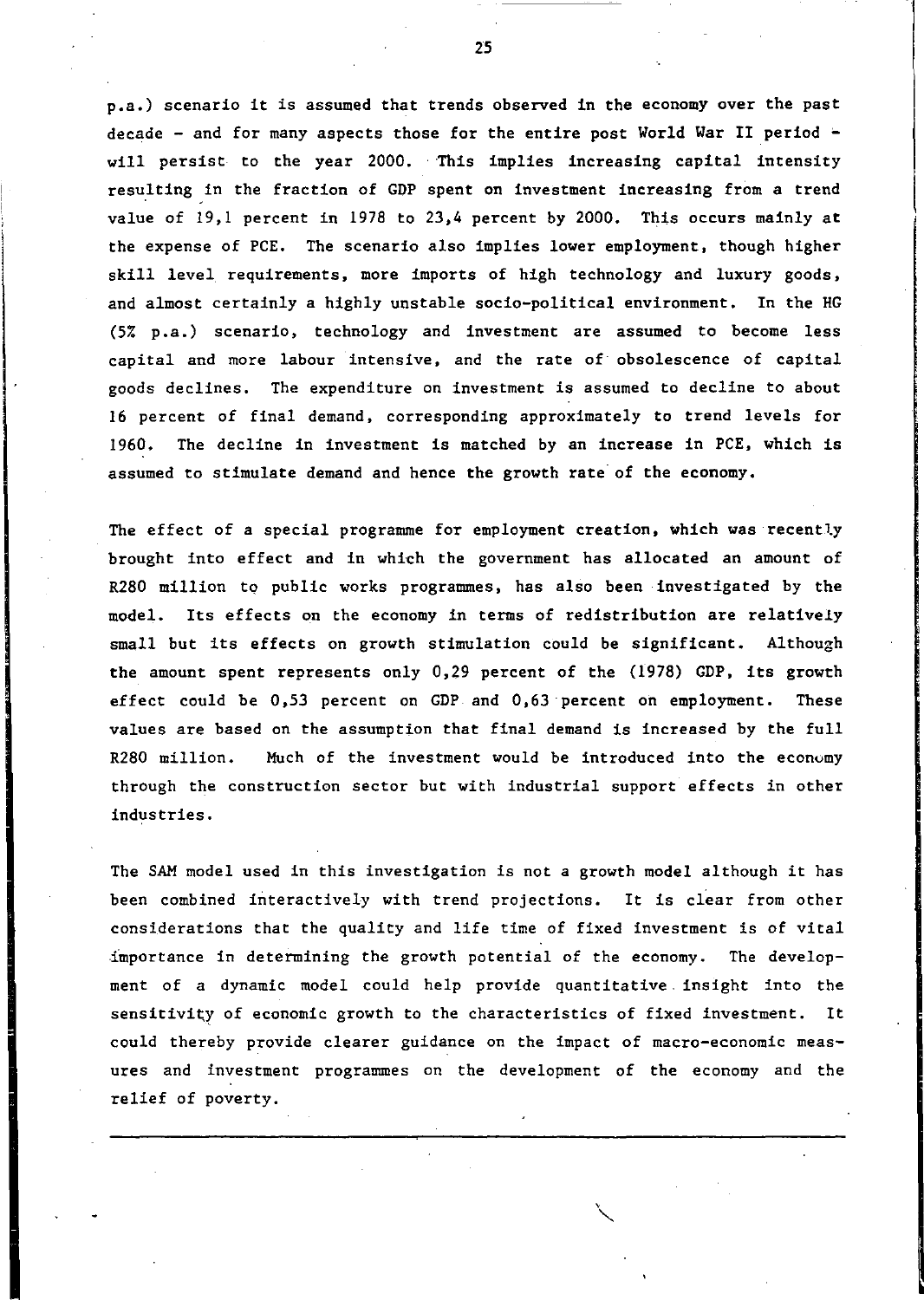### APPENDIX

As does an input-output (1-0) table, a Social Accounting Matrix (SAM) provides, a matrix structure of interactions between economic sectors. However, in the case of the SAM this is extended to incorporate production, capital financing and external accounts of the National Accounts, as well as detailed income and expenditure data broken down by population group, income class and economic sector.

A SAM has been published' recently by the Central Economic Advisory Services (CEAS, 1986) for South Africa for the year 1978. It consists' of a 24-sector 1-0 table for South Africa for 1978; remuneration patterns for each of these sectors for the four population groups and for ten occupation categories in each of these; expenditure patterns by households divided up into seven income classes for each population group; and national accounts data for 1978 obtained from the Quarterly Bulletins of the South African Reserve Bank and presented in a matrix structure. More detailed descriptions are provided by Stadler et al. (1986) and Eckert and Crouch (1986).

The mathematical manipulation of the SAM is very similar to that used in the well-known applications of 1-0 tables. The most important relationship in 1-0 tables is that linking input  $(=$  output) totals  $(X)$  to final demand  $(F)$  and the coefficient matrix A. This is given by

$$
X = F (I-A)^{-1}
$$

where I is an identity matrix and the inverse matrix  $(I-A)^{-1}$  is known as the Leontief inverse. The main difference for the SAM is that 'further items are incorporated in the matrix' structure. Adaptations to SAM theory are described by Paukert et al. (1981) and by Pyatt and Roe (1977).

In the structure put forward by Paukert, solutions are found for row (= column) totals for fixed exogenous final demand consisting mainly of exports and fixed investment. Excluded from the final demand are private consumption expenditure and current government expenditure which are differentiated into their various components (see Table A.l) and endogenised by including them in the coefficient matrix structure. The effects of variations in the parametric structure of the economy (which may be related to macro-economic policy measures) on row totals, and hence on derived quantities such as GDP, savings or employment, can then be investigated.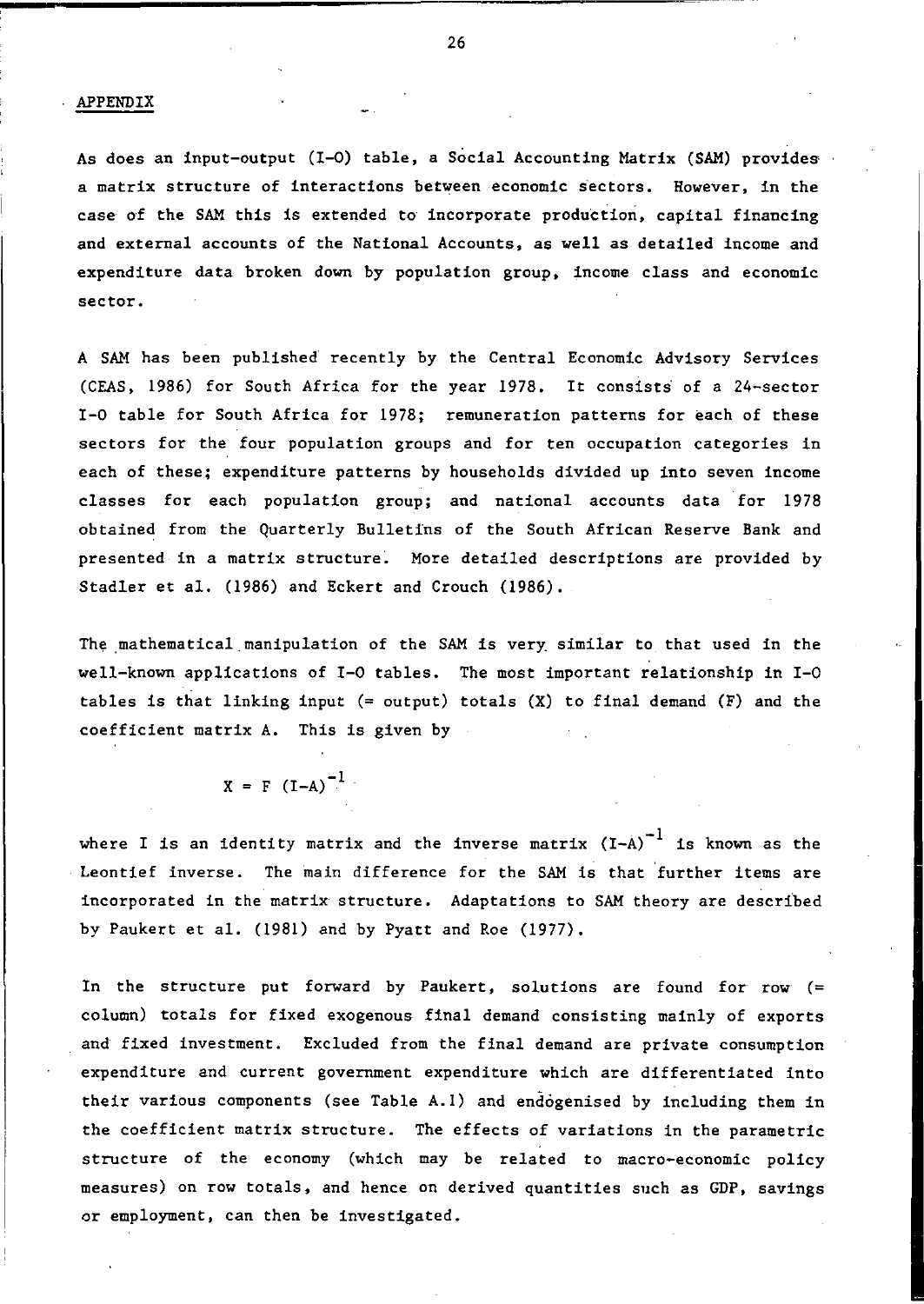Calculations carried out on the above basis assume that the total exogenous final demand (FD) is fixed. Changes in economic variables such as savings, taxation and import structure will. therefore not be balanced individually in the exogenous FD vector. Budget deficits and balance of payment (BoP) effects are also not brought into consideration so that results are to some extent unrealistic.

Another source of unreality relates to the fact that by fixing exogenous FD, the GDP is allowed to vary between runs. Results such as are presented in Table 5 have therefore been adjusted by a factor fixing the GDP for the various runs so that comparisons are made for a constant size of economy (as defined in terms of GDP). This can be seen to be more realistic, for example, in the case where imports are assumed to increase by 10 percent. A run carried out for this assumption resulted in a decrease in GDP of 3,46 percent and a resultant relative decline in *all* calculated variables by this percentage. No allowance is made for the probability that an increase in imports would have to be matched by an increase in exports in order to maintain the BoP which would compensate for the drop in GDP. This does not imply that economic growth cannot be boosted by import replacement but merely gives recognition to the fact that the SAM, when applied in a static calculation process, does not provide a growth model but only a systematic method for expressing relative magnitudes of economic variables.

Despite the above reservation about the static SAM it must nevertheless be recognised that variations in the ratio of GDP to exogenous FD can provide a significant indication of relative growth potential as, for example, in the case of White relative to Black spending patterns presented in Table 5. Further considerations of the question of economic growth are dealt with as a separate issue in Sections 4.3 and 7.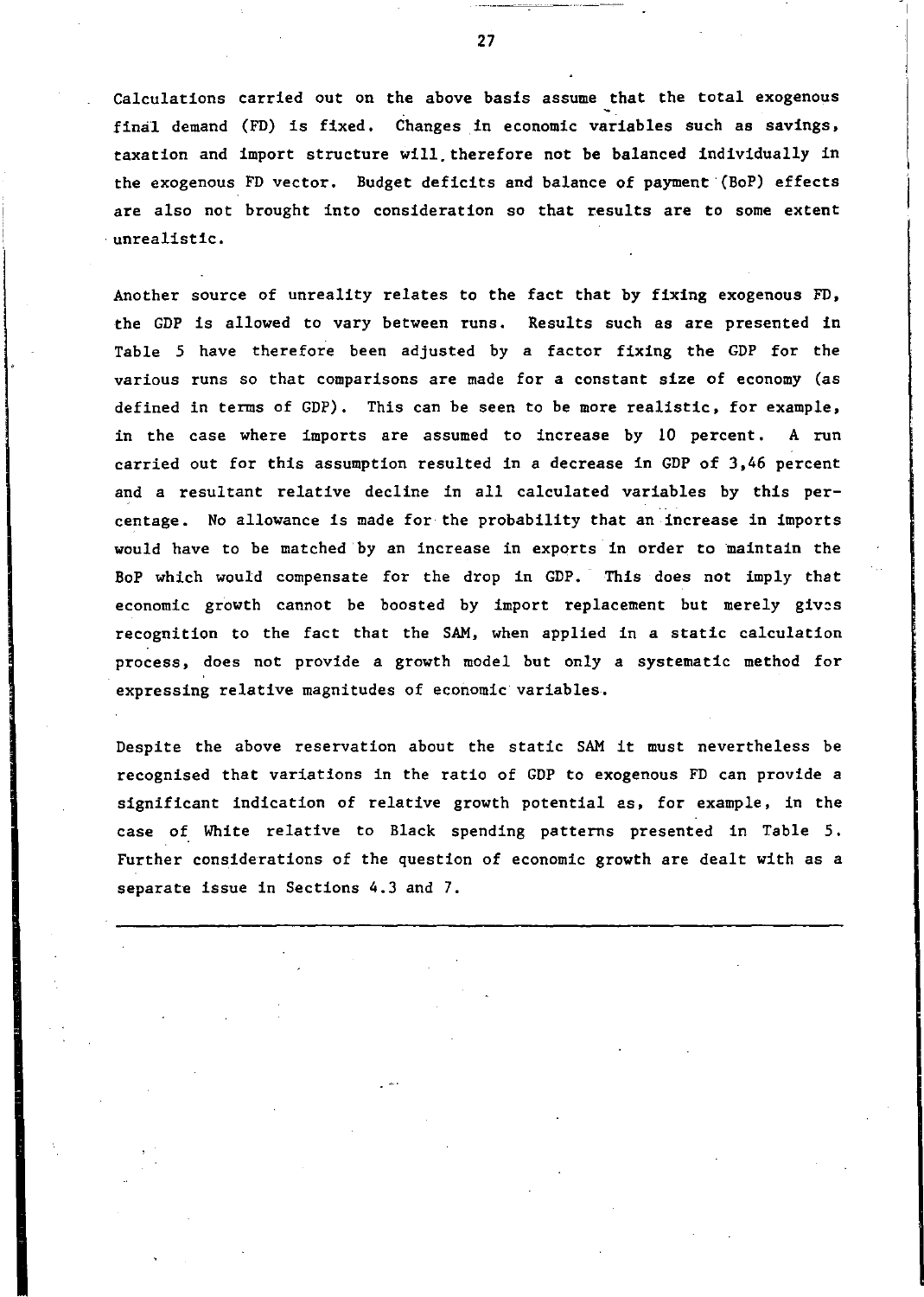#### REFERENCES

Abedian, 1. & Standish, B. 1986. Public works programme in South Africa: Coming to terms with reality. Development Southern Africa. 3(2):167-179.

Carnegie conference (Second). 1984. Papers presented for the Second Carnegie Inquiry. SALDRU, University of Cape Town.

Central Economic Advisory Services (CEAS) 1986. A Social Accounting Matrix for South Africa. Forthcoming publication. Pretoria. Government Printer.

Eckert, J.B. & Crouch, J.C. 1986. Employment and income distribution in a stratified economy. Pretoria: Paper presented at HSRC Conference on Regional Economic Development. Unpublished manuscript.

Grobbelaar, J .A. 1983. Projections and analysis of the South African population for the period 1980-2015. Unit for Futures Research, Stellenbosch.

Grobbelaar, J.A. 1984. The economically active population in South Africa, 1980-2015. Bulletin, Institute for Futures Research, Stellenbosch.

Paukert, F. 1973. Income distribution at different levels of development: A survey of evidence. International Labour Review. 108(2/3):97-125.

Paukert. F., Skolka, J. & Maton. J. 1981. Income distribution, structure of economy and employment. London: Croom Helm.

Pyatt, G. and Roe, A. 1977. Social accounting for development planning; with special reference to Sri Lanka. Cambridge, U.K.: Cambridge University Press.

Roukens de Lange, A. 1980. A dynamic input-output model for investigating alternative futures: Applications to the South African economy. Technological Forecasting and Social Change. 18:235-245.

Roukens de Lange, A. 1982. Capital and employment intensities in the South African economy: Trends and projections. Applied Mathematics Report R5/82. Johannesburg: University of the Witwatersrand.

Roukens de Lange, A. & Van Eeghen, P.H. 1984. Employment in South Africa: Evaluation and trend analysis. A report to the National Manpower Commission. Institute for Futures Research, University of Stellenbosch.

Roukens de Lange, A., Thomas, W.H. & Spies, P.H. 1986. Internal report on applications of a social accounting matrix to the South African economy. Institute for Futures Research, University of Stellenbosch.

Simkins, C.E.W. 1979; The distribution of personal income among income recipients in South Africa, 1970 and 1976. Development Studies Research Group. Working Paper No.9. University of Natal, Pietermaritzburg-.

South African Reserve Bank. Quarterly Bulletin (Various). Pretoria.

Stadler, J.L., du Toit, E.J. & Koornhof, G.W. 1986. A regional social accounting matrix for South Africa. Paper delivered at H.S.R.C. conference on regional economic development. Pretoria. Unpublished manuscript.

West, G.R. 1981. An efficient approach to the estimation of regional input-. output multipliers. Environment and Planning A. 13:857-867.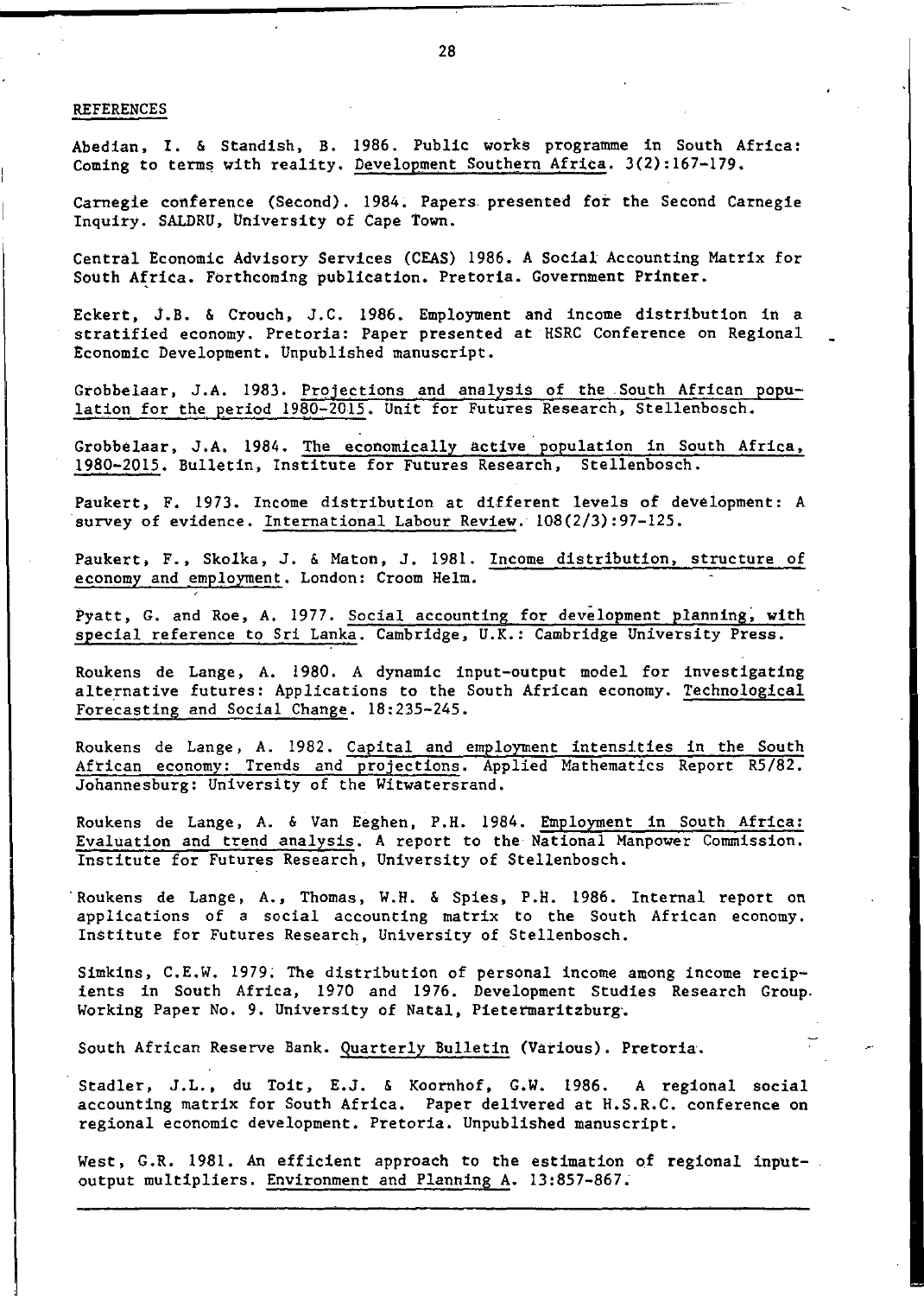## CAPTIONS FOR FIGURES

FIGURE 1: Lorenz curves for current income for total population, Whites and Blacks.

FIGURE 2: Gross domestic product at factor costs in logarithms of 1975 R-millions.

FIGURE 3: Total employment in the formal economy.

FIGURE 4: Employment/GDP in 1975 R-millions.

/

 $\overline{T} \overline{S} \overline{C} \setminus L$  : between tuble 2 & 3  $FT(s)$  seekou  $h(t)$  between  $\oint f(x) dx$ FIG3 Qui section yez somewhere the windle.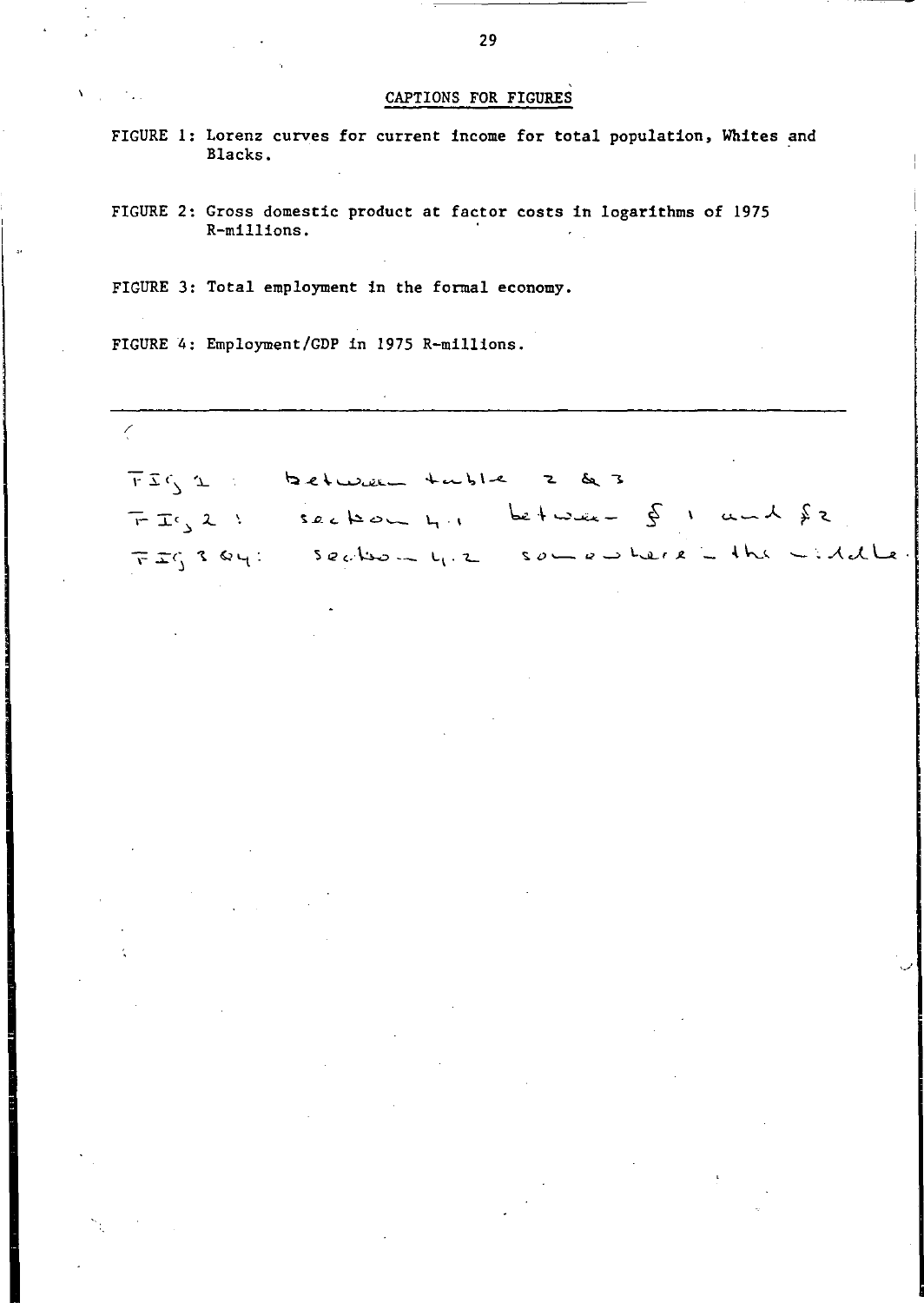Figure 1

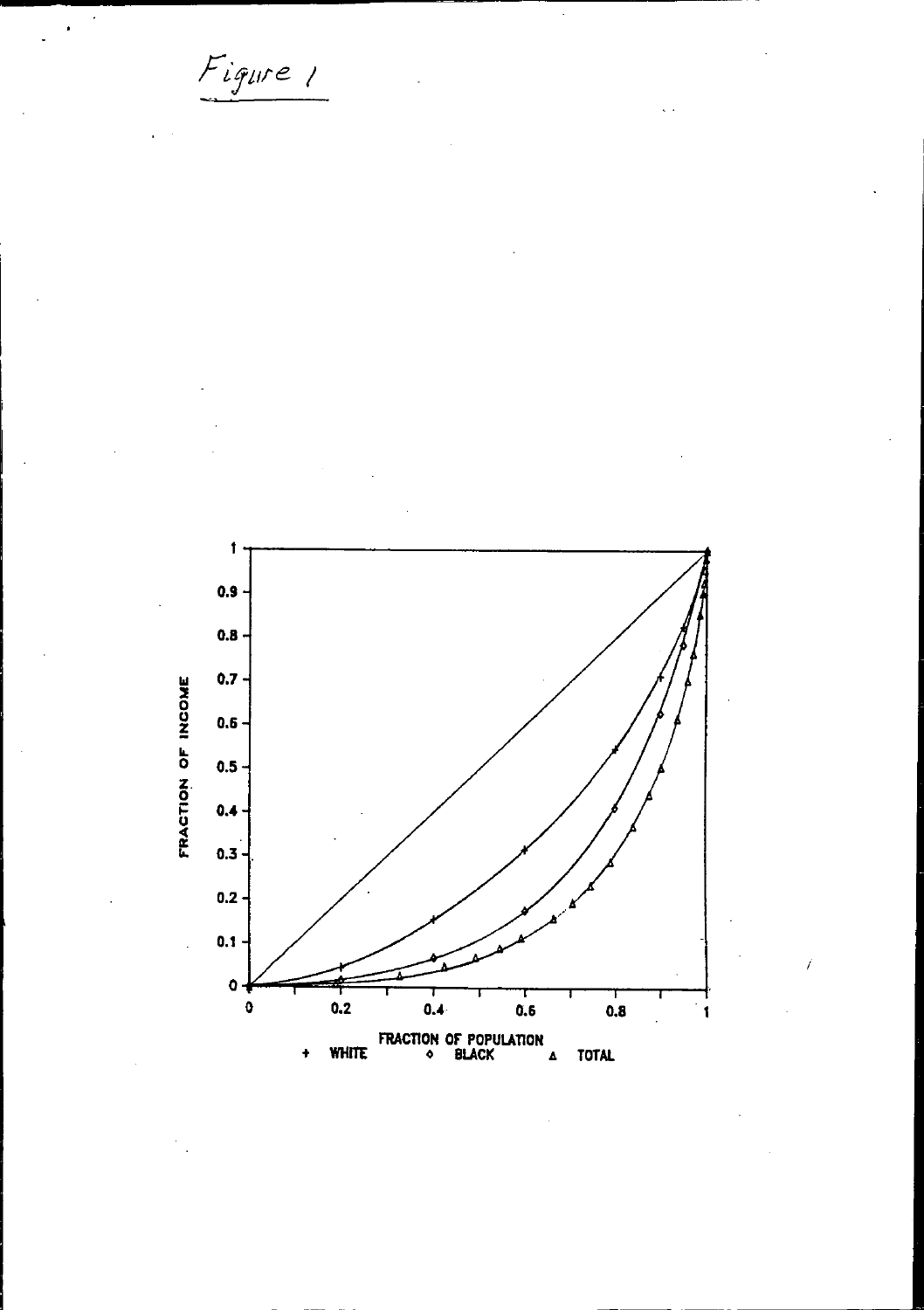Figure 2

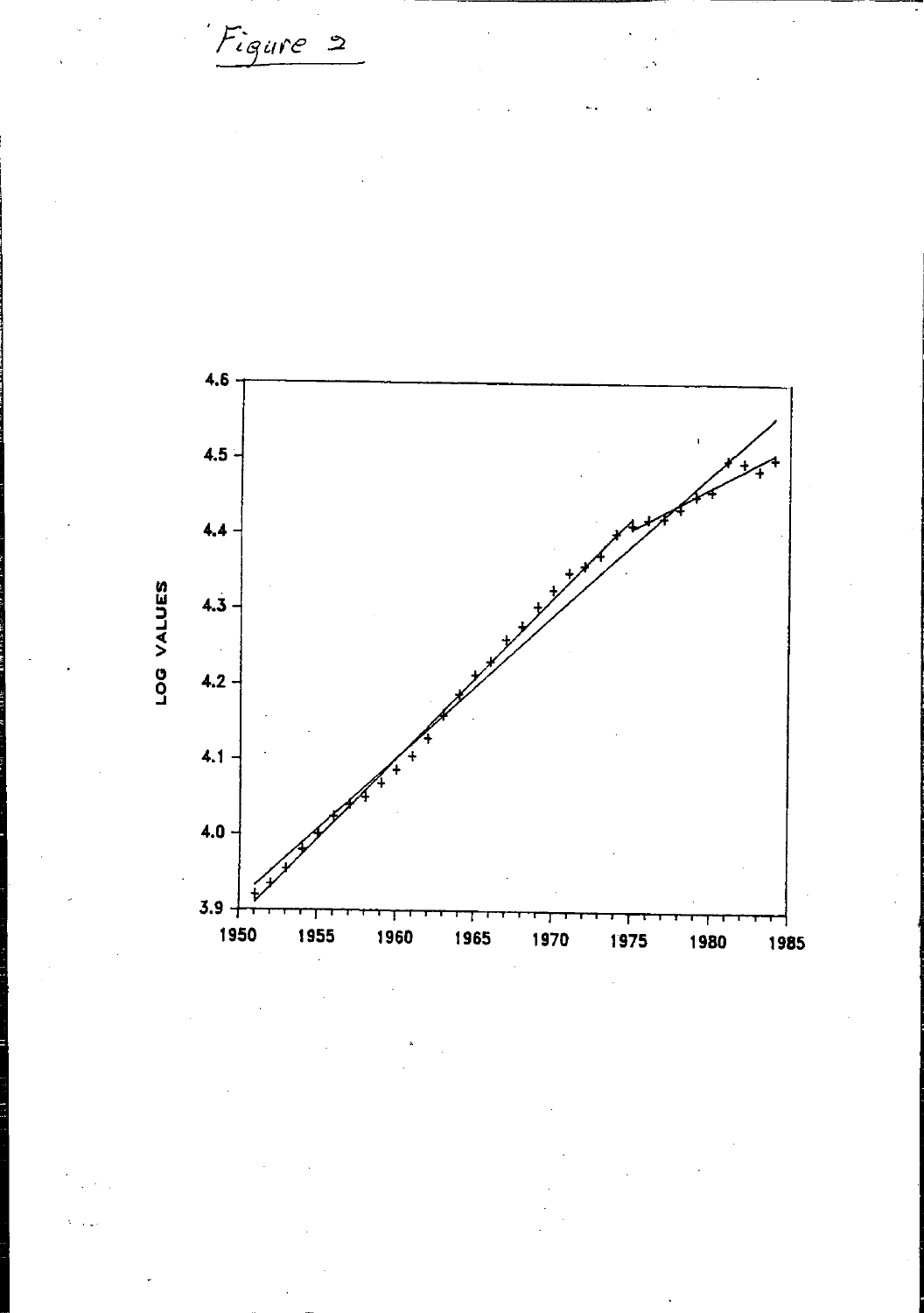Figure 3



 $\ddot{\cdot}$ 

 $\zeta_{\rm c}$  )